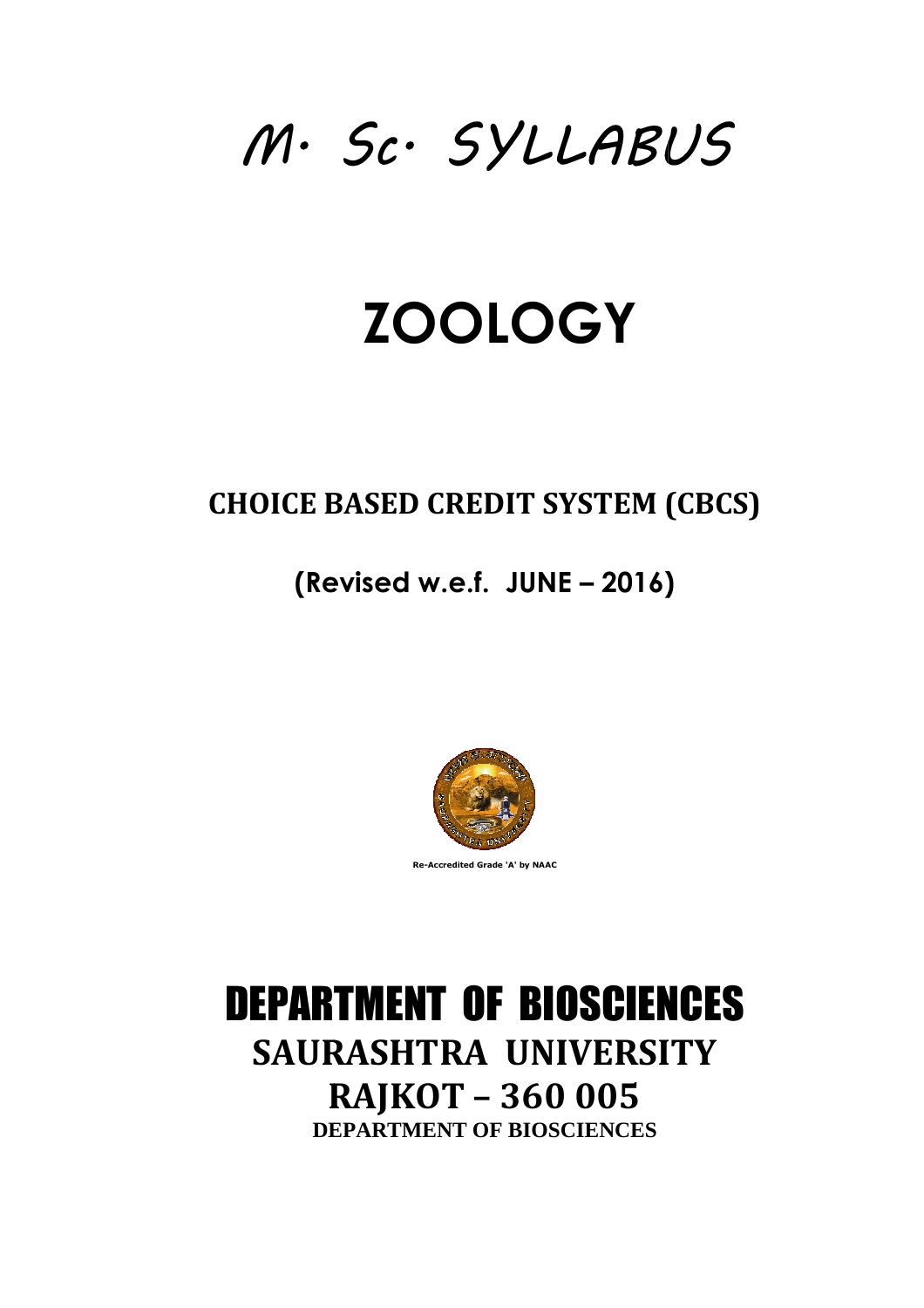The UGC-CAS Department of Biosciences was established in 1969 by Late Prof. S.C. Pandeya as the founder Head of the Department. On the recommendations of the University Grants Commission, an integrated Post – Graduate Course in Biology was started as first of its kind in the Country. Later on, keeping Integrated Biology as the theme for the first year of the course, the academic programme was diversified into Plant Sciences, Animal Sciences and Microbiology, which were more recently renamed as M.Sc. in Botany, Zoology and Microbiology from the academic session 2007. From the academic session 2004-05, another M. Sc. Programme in Biotechnology was started. The Department initially started with its base in Environmental Sciences and in few years it took leadership in the field of ecology. Gradually, other areas of research, such as; Plant Physiology, Animal Physiology & Toxicology, Marine Biology& Coastal Ecology, Neurobiology, Ornithology, Wildlife Biology, Fisheries Biology, Insect Biology, Microbiology and Molecular Biology were also integrated into the thrust areas.

# **THE FACULTY**

| <b>Name</b>                   | <b>Designation</b>         | <b>Research Fields</b>                                 |  |  |  |
|-------------------------------|----------------------------|--------------------------------------------------------|--|--|--|
| <b>MICROBIOLOGY</b>           |                            |                                                        |  |  |  |
| Dr. S. P. Singh               | Professor                  | Microbiology, Extremophiles, Microbial enzymes,        |  |  |  |
|                               | $\&$                       | Protein Engineering, Metagenomics                      |  |  |  |
|                               | Head                       |                                                        |  |  |  |
| Dr. R. K. Kothari             | Professor                  | Microbiology, Virology                                 |  |  |  |
| Dr. B. R. M. Vyas             | <b>Associate Professor</b> | Xenobiotics,<br>Microbiology,<br>Degradation<br>of     |  |  |  |
|                               |                            | Probiotics                                             |  |  |  |
| Ms. J. H. Patel               | <b>Assistant Professor</b> | Microbiology                                           |  |  |  |
| Dr. S. D. Gohel               | <b>Assistant Professor</b> | Microbiology, Extremophiles, Microbial enzymes         |  |  |  |
| Dr. V.H. Raval                | Assistant                  | Microbiology, Extremophiles, Microbial enzymes         |  |  |  |
|                               | Professor(Contract         |                                                        |  |  |  |
|                               | ual)                       |                                                        |  |  |  |
| <b>BOTANY</b>                 |                            |                                                        |  |  |  |
| Dr. Vrinda S. Thaker          | Professor                  | Plant Physiology, Plant Biotechnology & Tissue         |  |  |  |
|                               |                            | Culture                                                |  |  |  |
| $V_{\cdot}$<br>Sumitra<br>Dr. | Professor                  | Biochemistry<br>Plant<br>Physiology,<br>$\&$<br>Herbal |  |  |  |
| Chanda                        |                            | Technology                                             |  |  |  |
| Dr. Nilesh S. Panchal         | Professor                  | Plant Ecology, Desert Ecology, Environmental           |  |  |  |
|                               |                            | Science                                                |  |  |  |
| Dr. Jigna Tank                | <b>Assistant Professor</b> | Plant Physiology, Plant Molecular Biology              |  |  |  |
| Dr. M.J.kaneria               | Assistant                  | Physiology,<br>Herbal<br>Plant<br>Biochemistry<br>$\&$ |  |  |  |
|                               | Professor(Contract         | Technology                                             |  |  |  |
|                               | ual)                       |                                                        |  |  |  |
| Dr. Kiran Chudasama           | Assistant                  | Plant Physiology, Plant Biotechnology                  |  |  |  |
|                               | Professor(Contract         |                                                        |  |  |  |
|                               | ual)                       |                                                        |  |  |  |
| <b>ZOOLOGY</b>                |                            |                                                        |  |  |  |
| Dr. Rahul Kundu               | Professor                  | Marine Biology & Coastal Ecology, Physiology &         |  |  |  |
|                               |                            | Toxicology                                             |  |  |  |
| Dr. Varsha M. Trivedi         | <b>Assistant Professor</b> | Arachnology, Insect Biology & Insect<br>Pest           |  |  |  |
|                               |                            | Management, Avian Biology, Wildlife                    |  |  |  |
| Dr. Shweta Pathak             | Assistant                  | Marine Biology & Toxicology                            |  |  |  |
|                               | Professor(Contract         |                                                        |  |  |  |
|                               | ual)                       |                                                        |  |  |  |

At present, 11 faculty members (out of total 14 sanctioned positions) are conducting PG teaching and research in a wide array of research fields.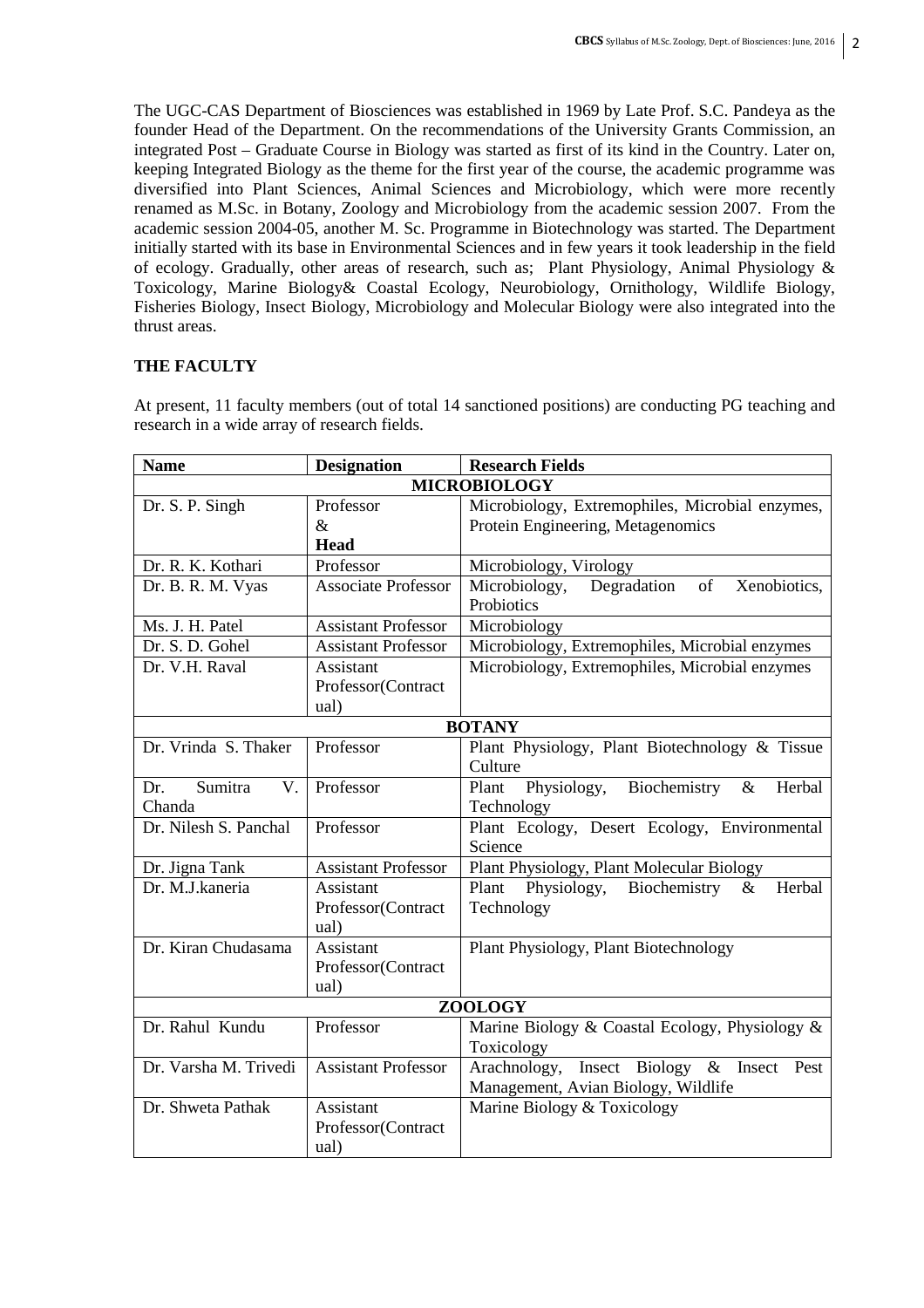# **1. THE COURSE**

The M.Sc. Course in Zoology is a full time curriculum, run for 2 years, spread over 4 semesters, with four theory Papers (three core and one interdisciplinary / multidisciplinary) and one combined practical in first two semesters. The last two semesters offer choice of courses to the students where two core courses and one elective (to be chosen from three available) courses will be taught. Any elective course will be taught only when prerequisite number of the student enrols for that course. The minimum required number of student to run a course varies from course to course and to be decided by the Staff Council of the Department from time to time. A semester will be of about 90 working days. At the starting of Semester-III, students will be offered a Dissertation which is an original piece of research work and is partfulfilment for the degree, to be carried out by the student and submitted at the end of the fourth semester for evaluation. The elective courses and subject of dissertation should be decided by the student at the beginning of the 3rd Semester.

# **1.1 EDUCATIONAL STUDY TOUR**

The Educational study tour (s)is *compulsory* and *part of the Curriculum to study different ecosystems, botanical, zoological and microbiological places of interest anywhere in the country*. Since the tour or tours are part of the curriculum, these can be conducted during any or all of the four semesters. The study tours can be undertaken anywhere within India to meet the academic demand. The students shall make Tour Reports and submit them during the IV Semester Examination for their evaluation. However, in special cases, alternative of the educational tour will be decided and assigned to the student concerned, by the Staff Council of the Department.

# **1.2 SEMINARS**

Regular seminars will be organised on I and II Semesters and it is compulsory. Presentation on relevant topics, mostly from syllabus (oral and / or poster), is mandatory for the enrolled student. For each seminar, a student will be given marks, which will be added in the III Semester marksheet.

# **1.3 ATTENDANCE**

Admitted students have to attend all the Lectures, Practicals and Seminars. A minimum prescribed attendance as per University rules is required to sanction a term grant. Students whose term is not granted will not be allowed to appear in the examination, and will have to join the same semester in the following year.

# **1.4. EXAMINATIONS**

At the theory examinations, there shall be questions from the four units and all the questions are compulsory. Theory Examinations will be held at the end of each semester. However, Internal Examinations will be conducted by the Department during the ongoing Semester dates of which will be decided by the Staff Council. Students are required to apply in the prescribed application form for appearing in the Semester- end Theory Examination along with the necessary examination fees on the date to be notified by the University. The semester wise distribution of the courses and papers are given below.

# **2. SEMESTERWISE DISTRIBUTION OF MARKS:**

# **SEMESTER-I:**  4 Papers (100 Marks each\* ) : 400 1 Combined Practical : 200 **600 SEMESTER-II:**  4 Papers (100 Marks each\* ) : 400 1 Combined Practical : 200 **600 SEMESTER-III:**  3 Papers (100 Marks each\* ) : 300 1 Combined Practical : 150 **500** Seminars : 50

# **SEMESTER-IV:**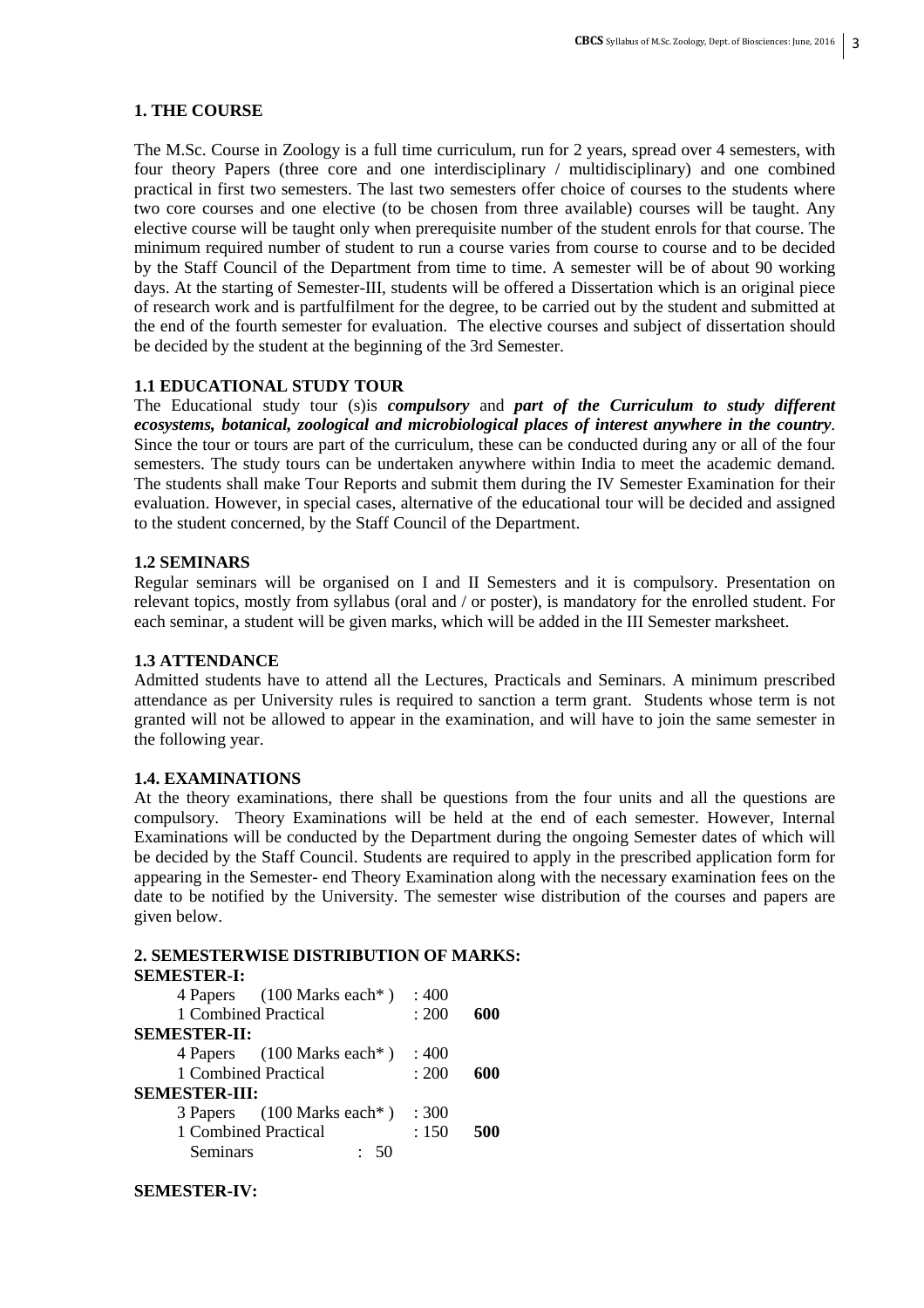| <b>Grand Total</b>                                                                               |       | 2400       |
|--------------------------------------------------------------------------------------------------|-------|------------|
| M.Sc. Dissertation<br>(Thesis: $150\&$ Viva 50)                                                  | : 200 | <b>250</b> |
| 3 Papers (100 Marks each*) : 300<br>1 Combined Practical<br>Tour / Field Work<br>$\therefore$ 50 | : 150 | 450        |

\* 70 Theory + 30 Internal

# **2.1. EVALUATION OF PAPERS**

The theory papers will be having a weightage of 100 marks each. Out of 100 marks, 30 marks are in the form of Internal Examinations. The written Semester end examination for a paper will be of 70 marks from 4 units. The question paper will be of 70 Marks. The question papers will be of 5 questions. However, these are subjected to changes as per University rules prevailing at that time.

# **3.0 ADMISSION**

Academic year of the University begins from June. The lectures and practicals of the third semester starts immediately. The same for the first semester usually commences immediately after admissions. The admission process is as per the criteria laid down by the University, through written admission test and personal interview.

# **3.1 Eligibility:**

The candidate with B.Sc. degree in Zoology with at least II class is eligible for admission to M.Sc. Zoology course. Students, who have cleared B.Sc. with Zoology as the second subject in S.Y. B.Sc. will also be considered for admission, provided the seats are available. A total of 20 seats are available in the Zoology stream out of which 10 seats are on Self-Financed basis. Students will be admitted as per the reservation policy in effect from time to time, as directed by the University.

Candidates applying for admission should attach certified true copies of their B.Sc. examination mark sheets and passing certificate. In case of Saurashtra University's students, the candidates have to submit Transfer Certificate (TC) from the college last attended by them. Candidates coming from Universities other than Saurashtra University, have to submit Eligibility Certificate, immediately on obtaining admission, followed by submission of Transfer/ Migration Certificate.

# *The M.Sc. courses run by this Department are full time studies and as such, a student admitted to the Department cannot join any other courses or study, or take up any paid service*.

Limited number of seats in the University Hostel is available to the students admitted to the Department. Desirous students will have to apply in prescribed form available from the Rector of the Hostels. Some scholarships and free-ships are awarded to the students as per the University Rules.

Last date for receiving the application forms and the date and time of Admission Interview are shown in the application form. *THE CANDIDATE SHOULD BRING ALL ORIGINAL MARK SHEETS, CERTIFICATES ETC. AT THE TIME OF THE INTERVIEW.*

**3.2 Fee Schedules :**As per University rules as applicable from time to time in both Grant-in-Aid and Self-Finance Schemes

**3.3 Registration :** Students admitted to the first semester in each of the streams will have to get registration as post-graduate students of this University. No transfer will be given to any student once registered for a particular stream.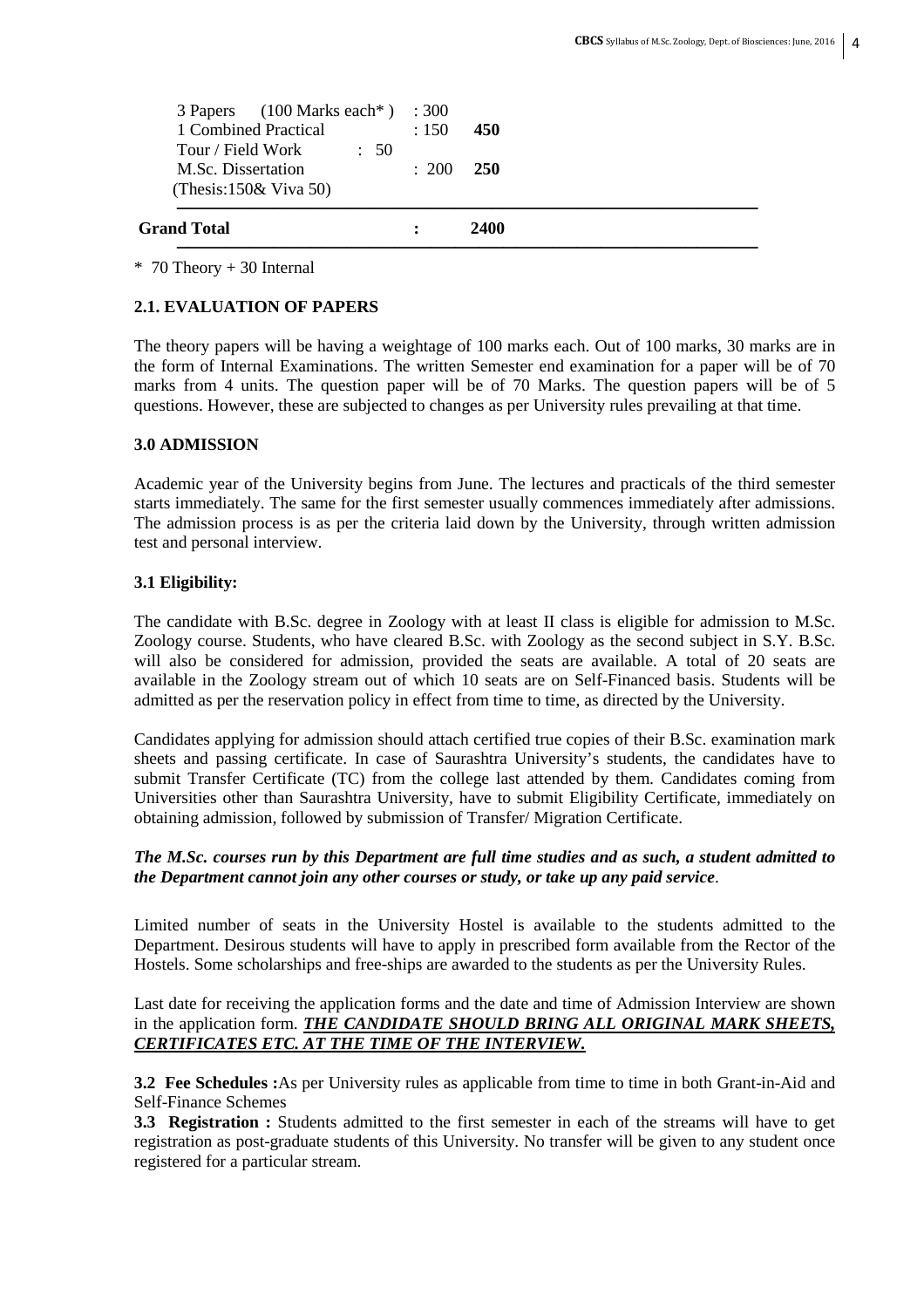# **M.SC. ZOOLOGY SYLLABUS CHOICE BASED CREDIT SYSTEM (CBCS)**

(Total 96 Credits)

| <b>Course Code</b>      | <b>Course Name</b>                                                          | <b>Hours/Week</b> | <b>Credits</b>  |
|-------------------------|-----------------------------------------------------------------------------|-------------------|-----------------|
|                         | <b>SEMESTETR - I</b>                                                        |                   |                 |
| Zool - 101              | Cell Biology (Core)                                                         | 04                | 04              |
| Zool - 102              | Molecular Biology, Genetics & Evolution (Core)                              | 04                | 04              |
| Zool - 103              | Biodiversity & Biosystematics (Core)                                        | 04                | 04              |
| Zool-104                | Biostatistics and Bioinformatics**(Multi/Inter disciplinary)                | 04                | 04              |
| Zool-105                | <b>Combined Practical Course</b>                                            | 14                | 08              |
| $Zool-106$              | Seminar Course-1*                                                           | 02                | $00\,$          |
|                         | <b>TOTAL</b>                                                                |                   | 24              |
|                         | <b>SEMESTETR - II</b>                                                       |                   |                 |
| Zool - 207              | Biochemistry (Core)                                                         | 04                | 04              |
| Zool - 208              | Biotechnology & Immunology (Core)                                           | 04                | 04              |
| Zool - 209              | Environmental Science (Core)                                                | 04                | 04              |
| $Zool-210$              | Analytical Techniques <sup>**</sup> (Multidisciplinary / Interdisciplinary) | 04                | 04              |
| Zool-211                | <b>Combined Practical Course</b>                                            | 14                | 08              |
| Zool- $212$             | Seminar Course-2*                                                           | 02                | $00\,$          |
|                         | <b>TOTAL</b>                                                                |                   | 24              |
|                         | <b>SEMESTETR - III</b>                                                      |                   |                 |
| Zool - 313              | Structure & Functions of Invertebrates (Core)                               | 04                | 04              |
| Zool - $31\overline{4}$ | Mammalian Physiology (Core)                                                 | 04                | 04              |
|                         | Elective Course <sup>**</sup> (any one of the following)                    | 04                | 04              |
| Zool - 315              | Human Parasitology (Elective)                                               |                   |                 |
| Zool - 316              | Developmental Biology & Adaptation (Elective)                               |                   |                 |
| Zool - 317              | Animal Ecology (Elective)                                                   |                   |                 |
| Zool-318                | <b>Combined Practical Course</b>                                            | 08                | 04              |
| Zool - 425              | Dissertation / Project Course: Part-1*                                      | $\overline{09}$   | 00              |
| Zool-106+212            | Seminar Course $(1 + 2)^*$                                                  | $00\,$            | 02              |
|                         | <b>TOTAL</b>                                                                |                   | 18              |
|                         | <b>SEMESTETR - IV</b>                                                       |                   |                 |
| Zool - 419              | Aquaculture & Fisheries Technology(Core)                                    | 04                | 04              |
| Zool - 420              | Neurobiology (Core)                                                         | 04                | 04              |
|                         | Elective Course <sup>**</sup> (any <b>one</b> of the following)             | 04                | 04              |
| $Zool - 421$            | Marine Ecology (Elective)                                                   |                   |                 |
| Zool - 422              | Wildlife Biology & Animal Behaviour (Elective)                              |                   |                 |
| Zool - 423              | Endocrinology and Reproductive Physiology<br>(Elective)                     |                   |                 |
| $\overline{2001 - 424}$ | <b>Combined Practical Course</b>                                            | 08                | 04              |
| Zool - 425              | Dissertation / Project Course*                                              | 09                | 12              |
| Zool - 426              | Educational Tour / Field Work Course*                                       | $00\,$            | 02              |
|                         | <b>TOTAL</b>                                                                | $\bf{00}$         | 30              |
|                         | <b>GRAND TOTAL</b>                                                          | 144               | $\overline{96}$ |

**\*** (a)*Dissertation / Project*commences in III Semester but evaluated and Grade Points areto be added in 4th Semester. (b) *Educational Tours / Field Works* may be carried out in any Semester or all Semesters, but evaluated and Grade Points areto be added in the 4th Semester only. (c) *Seminar / Tutorial Courses*may be carried out in first two Semesters but evaluated and Grade Points areto be added in the 3<sup>rd</sup>Semester only.

**DISSERTATION (Elective): Any one subject is to be chosen fromthe following** (Subjects offered may change from time to time depending on the availability of expertise)**:** Ecology,Wildlife Biology, Behavioural Ecology, Biodiversity, Marine Biology, Marine Biodiversity, Coastal Ecology, Eco-Toxicology, Physiology, Muscle Stem Cell Growth & Development, Insect Biology, Aracnology, Ornithology, Avian Biology, Taxonomy.

\*\* Elective and Multidisciplinary / Interdisciplinary Courses may or may not have practical and/or field work.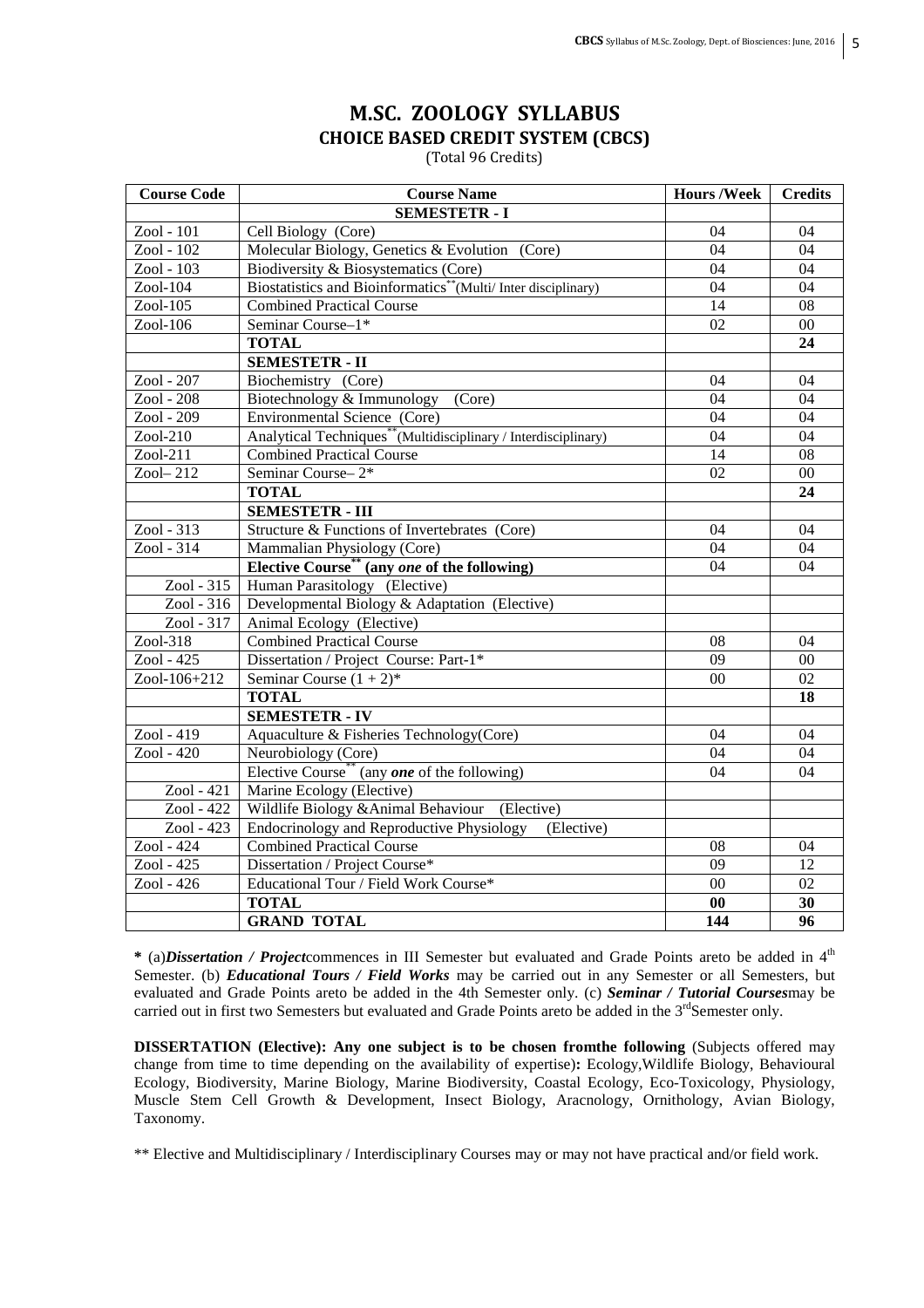# **DETAILED SYLLABUS M. Sc. ZOOLOGY: SEMESTER - I**

# **ZOOL. 101: CELL BIOLOGY**

#### **Unit-1 : Cell Structure & Cell Cycle**

- 1.1 Cell Concept, Ultrastructure of Plasma Membrane, microbial and Plant Cell Wall.
- 1.2 Ultrastructure of Nucleus and Nucleolus. Pore Complex of Nuclear envelop.
- 1.3 Ultrastructure of Chromosome, Chromosomal Models, Special types of chromosomes.
- 1.4 Cell Cycle, G1/S Transition, Cyclines and cyclin dependent kinases. Regulation of CDK cycline activity.

# **Unit-2 : Cellular Organization**

- 2.1 Mitochondria: Membrane Organization, Biogenesis and role in cellular energetics.<br>2.2 Chloroplasts: Ultrastructure, biogenesis. Photosynthetic units and reaction centres.
- 2.2 Chloroplasts: Ultrastructure, biogenesis, Photosynthetic units and reaction centres.
- 2.3 Ultrastructure and functions of Lysosome, Peroxisomes &Glyoxisomes.
- 2.4 GERL System and its functions. Vacuoles and their role in cell structure and function.

# **Unit-3 : Cytoskeleton, Cellular Transport & Sorting**

- 3.1 Cytoskeleton: Ultrastructure and functions of Microtubules, microfillaments and associated proteins.
- 3.2 Cytoskeleton: Ultrastructure and functions of Actin, Myosin, IF and associated proteins.
- 3.3 Intracellular Junctions and their functions.  $Ca^{++}$  dependent homophillic and non-homophillic cell-cell adhesion.
- 3.4 Transport across cell membrane: diffusion, active transport and pumps, uniports, symports and antiports.

#### **Unit-4 : Cellular Communication, Apoptosis and Cancer**

- 4.1 Cell surface receptors and their mode of action. Phenomenon of exocytosis and endocytosis
- 4.2 Second messenger system, MDP kinase pathways
- 4.3 Apoptosis: Mechanism and significance
- 4.4 Cell biological approach of cancer, AIDS

# **ZOOL. 102: MOLECULAR BIOLOGY, GENETICS & EVOLUTION**

#### **Unit-1. Population Genetics**

- 1.1 Principles of Mendalian genetics
- 1.2 Hardy-Weinberg genetic equilibrium, Natural selection
- 1.3 Genetics of Speciation
- 1.4 Origin of life: Coacervates, Miller's experiment, theories of organic evolution

#### **Unit-2. DNA as a hereditary material**

- 2.1 Structure of Nucleic acids, Structural differences in prokaryotic and eukaryotic DNA
- 2.2 DNA constancy and C-value paradox,
- 2.3 DNA replication and DNA methylation
- 2.4 Linkage and genetic (chromosome) mapping

## **Unit-3. Gene structure and function (Prokaryotic and Eukaryotic)**

- 3.1 Loci, alleles, and Gene structure
- 3.2 Genetic code
- 3.3 Transcription
- 3.4 Translation

# **Unit-4. Structural Changes in DNA material and Extra Chromosomal inheritance**

- 4.1 Molecular basis of spontaneous and induced mutations,<br>4.2 Chromosomal aberration
- Chromosomal aberration
- 4.3 DNA damage and repair
- 4.4 Extra-chromosomal inheritance

# **ZOOL. 103: BIODIVERSITY & BIOSYSTEMATICS**

#### **Unit – 1: Biodiversity**

1.1 Basic Concepts of Biodiversity: Genetic, species and ecological diversity.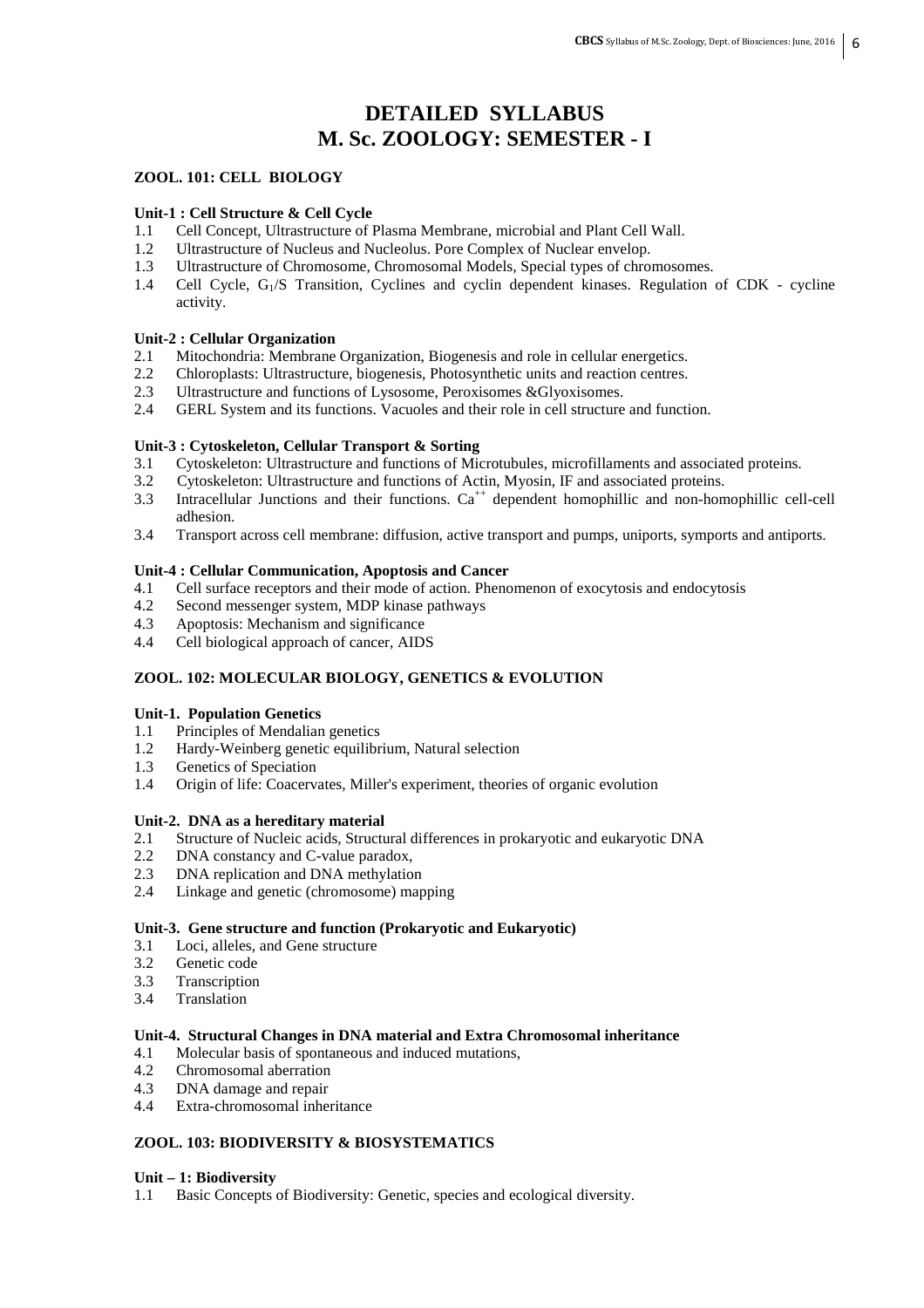- 1.2 Terrestrial, Marine Biodiversity, Eco-tourism and Biodiversity. Conservation and Sustainable use of Biodiversity. Ecosystem monitoring and Rehabilitation.
- 1.3 Threats to Biological Diversity: Habitat Destruction, Invasive species, Disease, Over-exploitation, Pollution, Climate change and Biodiversity.
- 1.4 Structure and functions of the Convention on Biological Diversity (CBD), CBD mechanisms and working bodies. National Action Plan.

### **Unit – 2: Microbial Taxonomy**

- 2.1 Principles of systematics and classification of microbes.<br>2.2 Introduction to akaryotes, virus, archea& bacteria, cyang
- 2.2 Introduction to akaryotes, virus, archea& bacteria, cyanobacteria and prokaryotes
- 2.3 Fungus like protists: Cellular slime moulds, plasmodial slime moulds. General features of Fungus
- 2.4 Classification of Zygomycetes, Ascomycetes, Basidiomycetes, Mycorrhizea

### **Unit – 3: Plant Taxonomy**

- 3.1 Principles of systematics and classification of Plants.
- 3.2 General features and Classification of green protists like diatom, dinoflagellates, lichens and algae
- 3.3 Non-tracheophytes (Mosses) and Non-Seed Tracheophytes (Ferns and Fern allies).
- 3.4 Seed plants: Gymnosperm and Angiosperms

# **Unit – 4: Animal Taxonomy**

- 4.1 Principles of systematics and classification of Animals.<br>4.2 Classification of Protista (Flagellates, Amoebas, Ciliate
- 4.2 Classification of Protista (Flagellates, Amoebas, Ciliates and Apicomplexans).
- 4.3 Major invertebrate phyla, Lower chordates
- 4.4 Vertebrates: Fish, Amphibia, Reptiles, Birds and Mammals

# **ZOOL. 104: BIOSTATISTICS AND BIOINFORMATICS**

### Unit – 1: **Basics and concepts of Biostatistics**

- 1.1 Data, Tabulation, Classification, Frequency distribution and Graphics
- 1.2 Measure of Central Tendency Mean, Mode & Median: Definition, Objectives, Merits, Demerits & Uses
- 1.3 Measure of Dispersion Range, Variance, Standard deviation, Coefficient of Variation
- 1.4 Confidence limit and confidence interval

#### Unit – 2: **Statistical tests in Biology**

- 2.1 Student's t-test: Paired and Unpaired
- 2.2 Analysis of Variance
- 2.3 Regression and Correlation analysis
- 2.4 Chi-square test

# Unit – 3: **Basics of Bioinformatics and Biological Database**

- 3.1 Introduction of Bioinformatics (Biological and IT links), Basic terminology
- 3.2 Application of bioinformatics in various fields: Medicine, Agriculture, Industries etc.
- 3.3 Types of biological database, File formats and Structure of database
- 3.4 Primary and Secondary database

### **Unit – 4: Sequence alignment, Gene prediction and Basic concepts of Omics**

- 4.1 Sequence alignment: Nucleotide and Protein sequences, Pairwise and multiple sequence alignment, Phylogenic relationship and importance of the study
- 4.2 Gene prediction: Gene structure in prokaryotic and eukaryotic systems, Prediction tools for the gene
- 4.3 Genomics: Definition and importance of the study
- 4.4 Other Omics (Transcriptomics, Proteomics and Metabolomics: Definition and importance of the study)

# **ZOOL. 105: COMBINED PRACTICAL COURSE**

#### **101. Cell Biology**

- 1. Preparation of paraffin blocks of animal tissue Understanding the cytological and histological techniques
- 2. Section cutting, spreading and staining methods, Microscopy
- 3. Supra vital Cytological staining of cellular organelles
- 4. Cellular metabolites: Permanent Cytological Staining
- 5. Nucleic Acids: Permanent Cytological Staining
- 6. Cytogenetics: Onion root tip squash preparation for mitosis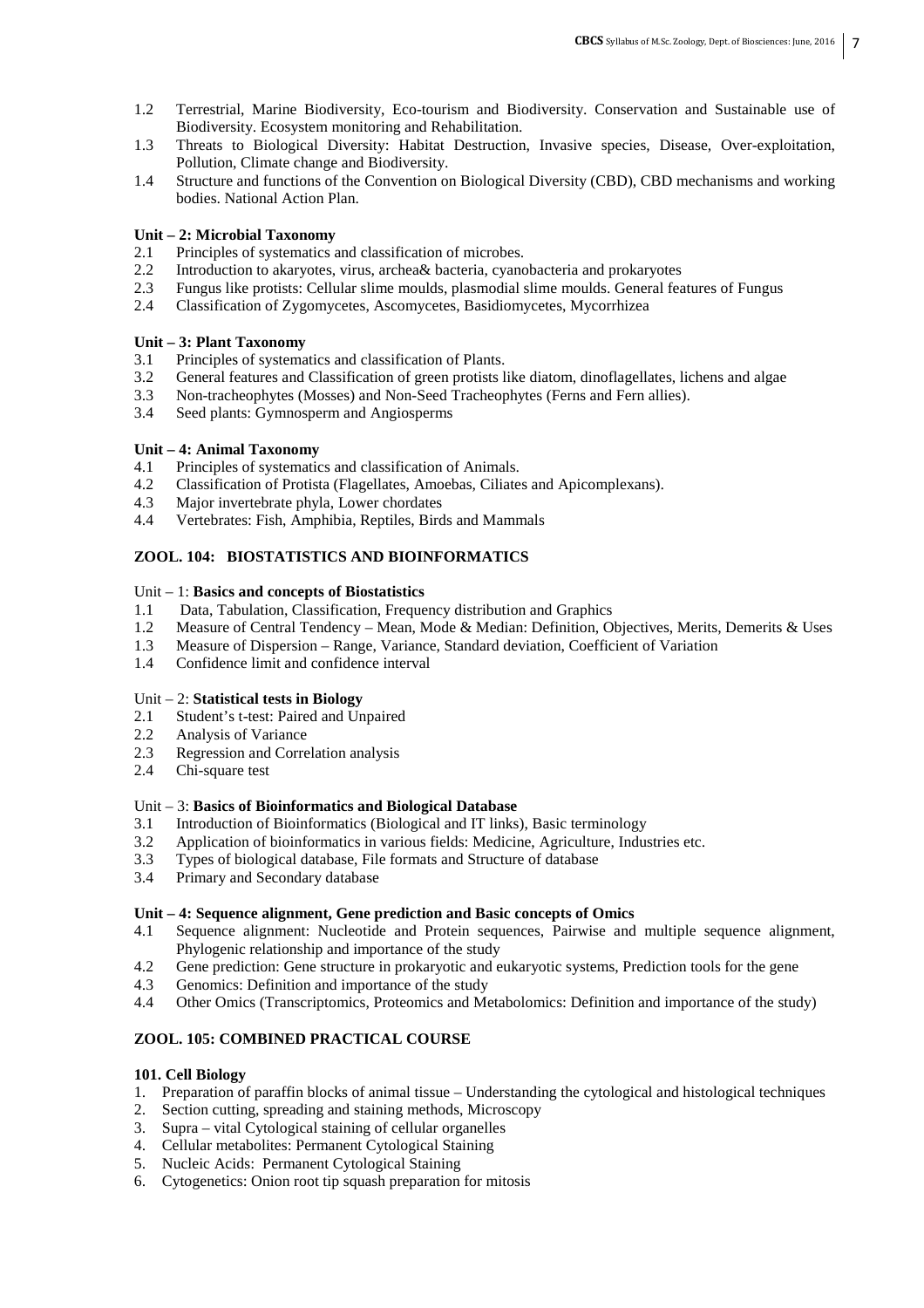- 7. Dipteran salivary gland squash preparation for giant chromosome
- 8. Cytological Staining of Barr body
- 9. Cytogenetics: Stages of meiosis
- 10. Histological and Cytological Staining of Drumstick
- 11. Enzyme histochemistry&Cytochemistry
- 12. Observations on permanent cytological slides

# **102. Molecular Biology, Genetics &Evolution**

- 1. To confirm thalassemia by NESTROFT (Necked Eye Single Tube RBCs Osmotic Fragility Test)
- 2. To induce polyploidy in root of Allium cepa and observe cytological changes in cell
- 3. To study karyotype of human chromosome
- 4. Identification of normal male and female karyotype
- 5. Identification of Turner syndrome using Karyotype
- 6. Identification of Klinefelter syndrome using the karyotype
- 7. Identification of Down syndrome using the karyotype
- 8. Identification of Edwards syndrome using the karyotype
- 9. To perform linkage analysis and Map construction with example
- 10. To perform Pedigree analysis and Probabilities with example
- 11. Staining of Microbial Cells: Monochrome, Negative & Gram Staining
- 12. Bacterial Motility (Hanging Drop Method)
- 13. Bacteriological Media Composition & Preparation and Bacterial Cultivation Methods

# **103. Biodiversity & Biosystematics**

- 1. General features & classification of Invertebratesup to class or order
- 2. General features & classification of vertebrates up to class or order
- 3. General features and classification of diatoms, dinoflagellates, lichens and algae
- 4. General features and classification of non-tracheophytes and non-seed tracheophytes
- 5. General features and classification of Gymnosperms
- 6. General features and classification of angiosperms
- 7. Negative staining, Differential staining (Gram's staining)
- 8. Specialized staining: Capsule staining, Spirocheck staining, Metachromatic granule staining, Cell wall staining
- 9. Hanging drop techniques for motility

# **104. Biostatistics& Bioinformatics**

# **Biostatistics:**

- 1. Frequency Distribution
- 2. Standard Deviation and Coefficient of Variation
- 3. Confidence limits for the population mean
- 4. Students 't' test
- 5. Analysis of Variance
- 6. Regression and Correlation
- 7. Chi Square Test

# **Bioinformatics :**

- 8. Basic Terminologies in Bioinformatics
- 9. Biological databases
- 10. NCBI Search for Gene Sequences
- 11. UniProt Knowledgebase (UniProt KB) Search for Protein Sequences
- 12. RCSB PDB search for Protein 3D Structures
- 13. Pair wise Sequence Alignment using NCBI BLAST
- 14. Pair wise Sequence Alignment using Bio edit
- 15. Multiple Sequence alignment using CLC Protein Workbench
- 16. Multiple Sequence alignment using Clustal X
- 17. Analysis of 3 D structure of protein by Rasmol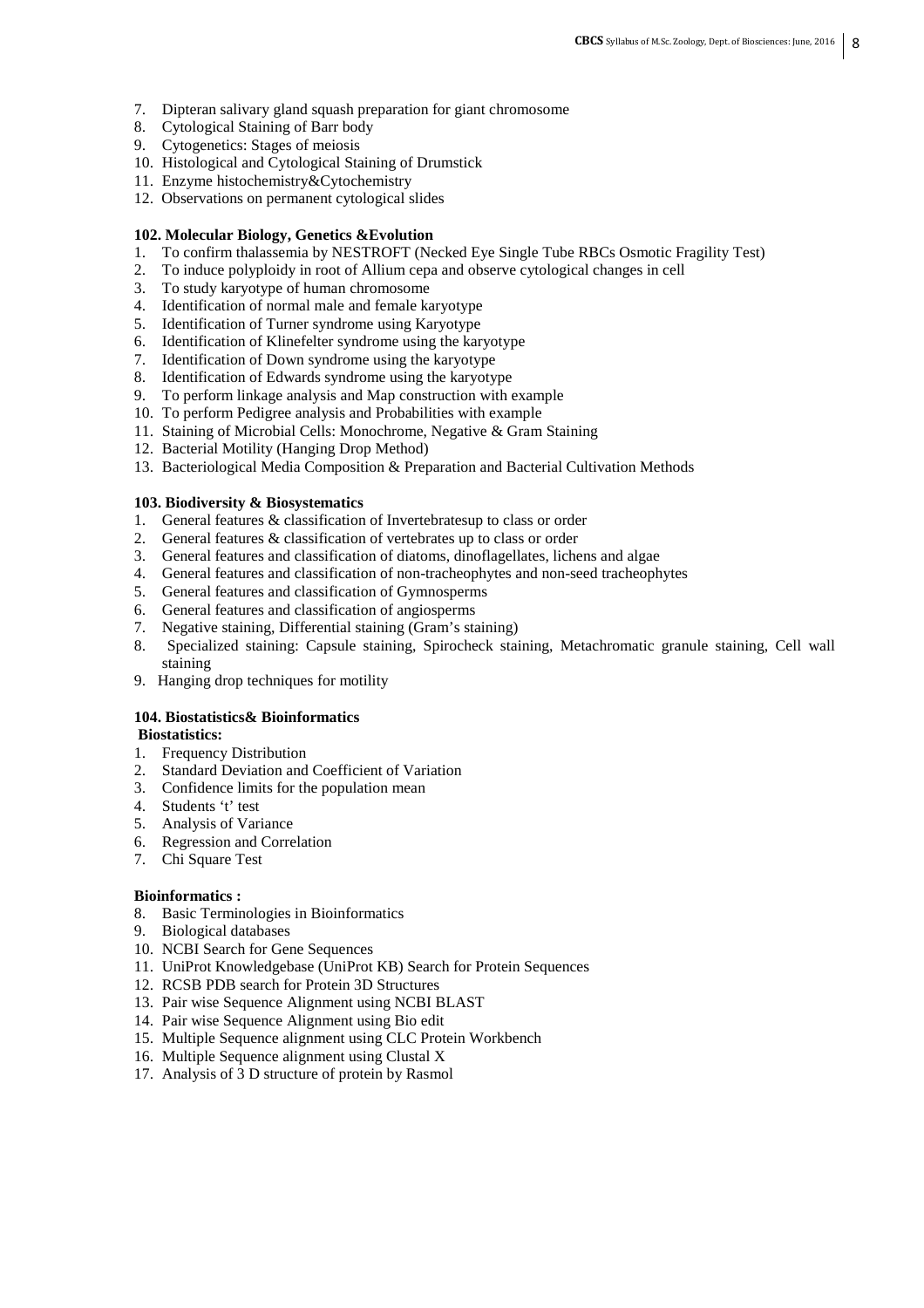# **M.Sc. ZOOLOGY : SEMESTER - II**

# **ZOOL. 207: BIOCHEMISTRY**

# **Unit – 1 : Carbohydrates, Lipids and Fatty Acid metabolism**

- 1.1 Monosaccharides and disaccharides: Types and properties
- 1.2 Polysaccharides: Homopolysaccharides and hetropolysaccharides
- 1.3 Classification and properties of simple and compound lipids
- 1.4 Function of lipids, Metabolism of fatty acids: Beta oxidation

# **Unit – 2 : Protein Structure and Function**

- 2.1 Properties of amino acid, titration curves and function of proteins
- 2.2 Primary and Secondary structure of protein
- 2.3 Tertiary structure of protein, Ramchandran Plots
- 2.4 Ouaternary structure of protein: globular and fibrous

### **Unit – 3 : Enzymes: Basic Concepts and Kinetics**

- 3.1 An introduction to enzymes: Nomenclature and classification
- 3.2 Principles and mechanism of enzymes catalysis: single and multisubstrate, Coenzymes and cofactors
- 3.3 Kinetic properties of enzymes, Michaelis-Menten Model, Double reciprocal plot
- 3.4 Enzyme Inhibition: Competitive, Non- competitive, Uncompetitive and Mixed type

### **Unit – 4 : Metabolism: Basic Concepts and Regulation**

- 4.1 Concept of Bioenergetics: laws of thermodynamic, Entropy and Enthalpy, Energy rich compounds and electron carriers
- 4.2 Glycolysis and Citric Acid Cycle
- 4.3 Other pathways of carbohydrate metabolism ED, Pentose Phosphate, Glyoxylate, Gluconeogenesis
- 4.4 Allosteric proteins, Feedback inhibition

# **ZOOL. 208: BIOTECHNOLOGY & IMMUNOLOGY**

#### **Unit – 1 : Biotechnology -1.**

- 1.1 Bioremediation: Principles and Methods,
- 1.2 Techniques of immobilization of enzymes & cells
- 1.3 Applications of Immobilized Enzymes & Cells
- 1.4 Principles and techniques of animal tissue culture

# **Unit – 2 : Biotechnology -2**

- 2.1 Basics of genetic engineering
- 2.2 DNA isolation techniques
- 2.3 Restriction enzymes, Gene targeting
- 2.4 Vectors : plasmids, cosmids and phages, Host vector system, Screening of the recombinant clones

# **Unit – 3 : Plant Tissue culture**

- 3.1 Principles and Techniques of Plant Tissue Culture
- 3.2 Basic Steps of Plant Tissue Culture
- 3.3 Selection of Plant Culture Media
- 3.4 Types of Plant Tissue Cultures

# **Unit – 4 : Immunology**

- 5.1 Antigen Antibody: Structure of Ig, Ig Classes & Biological Activities, Factors Influencing Immunogenicity, Monoclonal Antibodies
- 5.2 Innate and Adaptive Immune System
- 5.3 Antigen-Antibody Interactions: ELISA Test, Agglutination, Precipitation, Immunofluorescence
- 5.4 Delayed and Immediate Hypersensitive Reactions, Autoimmunity

# **ZOOL. 209: ENVIRONMENTAL SCIENCE**

#### **Unit-1 Environment**

- 1.1 Definition, principles and Scope of Environmental science.
- 1.2 Earth, Man and Environment, Ecosystems, Pathways in Ecosystems, Physico-chemical and Biological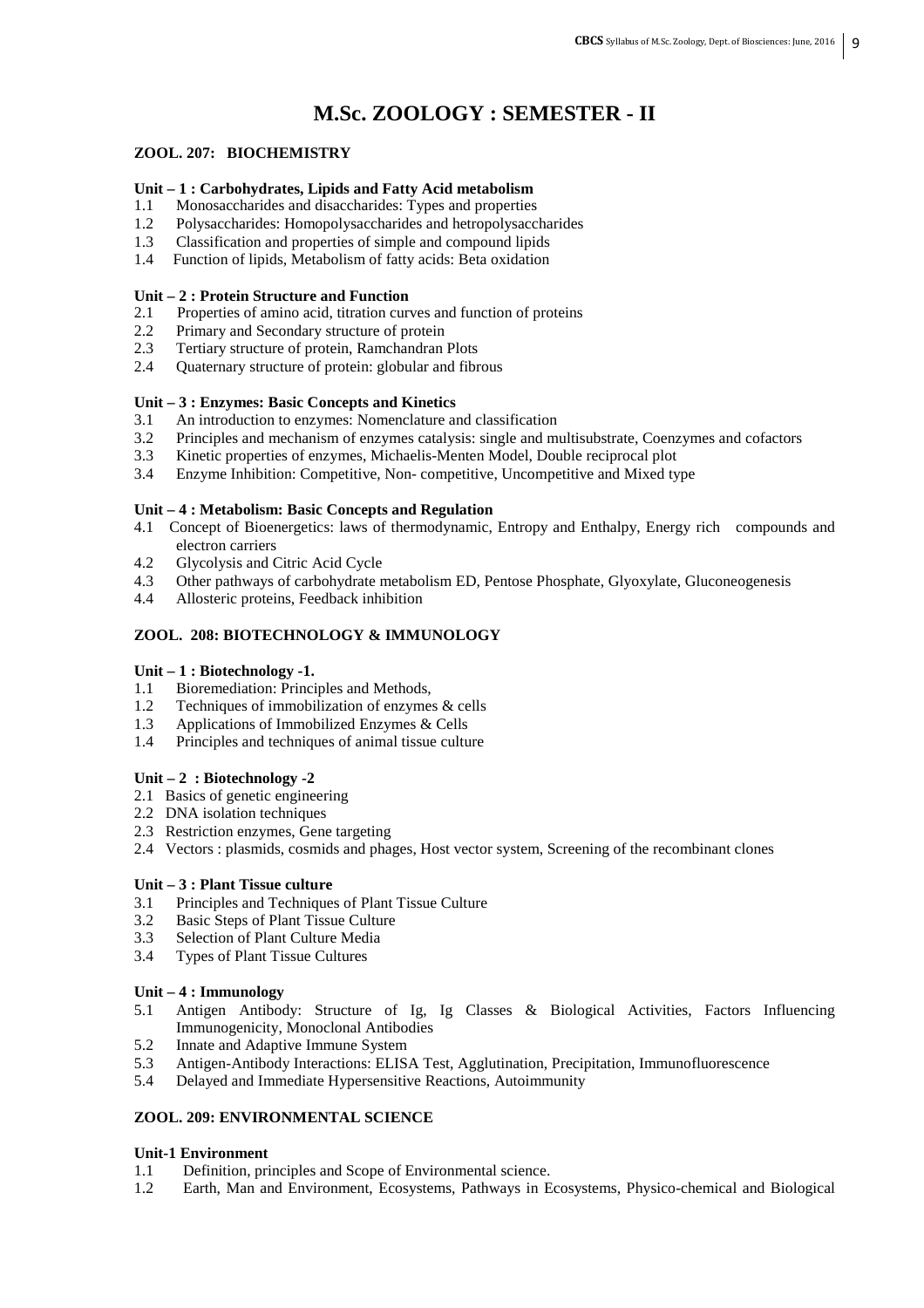factors in the Environment, Geographical classification and zones.

- 1.3 Structure and composition of atmosphere, hydrosphere, lithosphere and biosphere.
- 1.4 Scale of Meteorology, pressure, temperature, precipitation, humidity, radiation and wind.<br>1.5 Atmospheric stability, inversions and mixing heights, windroses
- Atmospheric stability, inversions and mixing heights, windroses

### **Unit-2 Ecosystem**

- 2.1 Definition, Principles and scope of ecology, Human ecology and human settlement,
- 2.2 **Ecosystems:** Structure and functions, abiotic and Biotic components, food chains, food web, ecological pyramids, population, community ecology and parasitism, prey-predator relationships
- 2.3 Biomes of the world
- 2.4 Overview of Sanctuaries, National park and Botanical garden

### **Unit-3 Pollution**

- 4.1 Air: Natural and anthropogenic sources of pollution, primary and secondary pollutants, Transport and diffusion of pollutants. Gas laws governing the behavior of pollutants in the atmosphere. Methods of monitoring and control of air pollution  $SO_2$ ,  $NOX$ ,  $CO$ ,  $SPM$ . Effects of pollutants on human beings, plants, animals, materials and on climate, Acid rain, Air Quality Standards
- 4.2 Water: Types, Sources and consequences of water pollution, physic-chemical and bacteriological sampling and analysis of water quality. Standards, sewage and waste water treatment and recycling. Water quality standard
- 4.3 Soil: Physico-chemical as bacteriological sampling as analysis of soil quality, Soil pollution control, Industrial waste effluents and heavy metals, their interactions with soil components. Degradation of different insecticides, fungicides and weedicides in soil. Soil organic and inorganic components
- 4.4 Global Environmental problems: Ozone depletion, global warming and climatic change, clean development mechanism.

#### **Unit-4 Environmental Impact Assessment**

- 3.1 Introduction to environment impact analysis, Environmental impact statement and environmental management plan, Impact Assessment methodologies
- 3.2 Generalized approach to impact analysis
- 3.3 Procedure for reviewing environmental impact analysis and statement
- 3.4 Principles of Remote sensing and its applications of environmental sciences, Application of GIS in Environmental management

#### **ZOOL. 210: ANALYTICAL TECHNIQUES**

#### **Unit – 1 : Microscopy and Autoradiography**

- 1.1 Theories of Tissue fixation and staining techniques
- 1.2 Principles of Transmission and Scanning Electron microscopy
- 1.3 Principles of Phase Contrast and Fluorescence Microscopy
- 1.4 Principle and applications of Autoradiography

# **Unit – 2 : Spectroscopy**

- 2.1 Basic principles of Spectroscopy, UV, IR, Raman, ESR, ORD
- 2.2 CD and structure of proteins using NMR and ESR
- 2.3 Neutron and X-Ray diffraction for elucidation of 3D structure
- 2.4 Molecular modelling, Mass Spectrometry

#### **Unit – 3 : Chromatographic techniques**

- 3.1 Basic Principle and types of Chromatography
- 3.2 Gas Chromatography, GC-MS, LC MS / MS
- 3.3 Ion Exchange Chromatography, gel permeation, Affinity and reverse phase chromatography
- 3.4 HPLC and FPLC

# **Unit – 4 : Centrifugation and Electrophoretic Techniques**

- 1.1 Principle and applications of Centrifugation techniques
- 1.2 Basic principles of Electrophoresis, Agarose gel, native and SDS-PAGE
- 1.3 Isoelectric focusing, 2D-PAGE and their uses in protein research
- 1.4 Fractionation and Blotting Techniques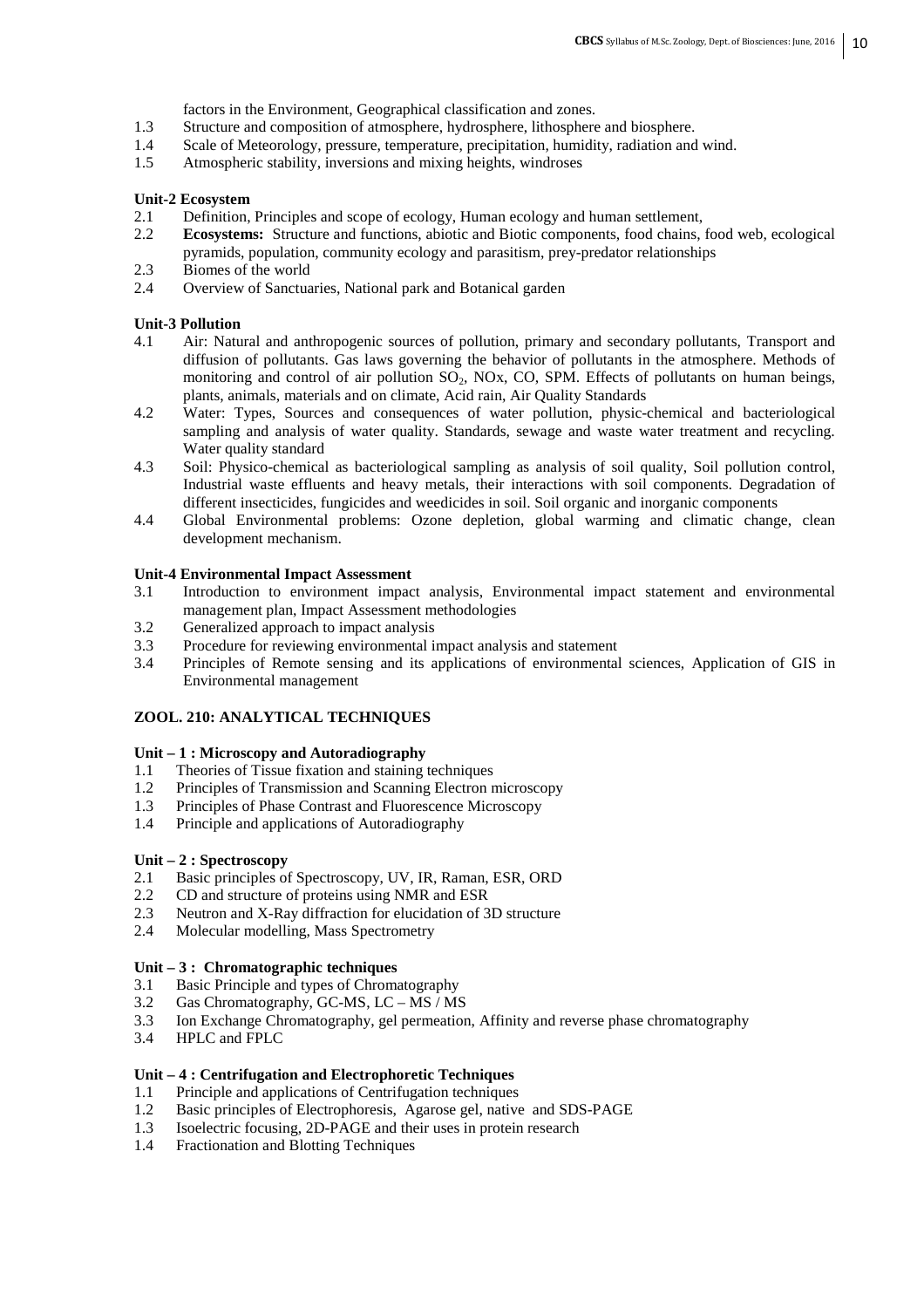# **ZOOL. – 211 : COMBINED PRACTICAL COURSE**

- **207. Biochemistry: Suggested Laboratory Work**  1. To prepare a titration curve of a weak acid with a strong base
- 2. To prepare a titration curve and determine the pK and pI value of an amino acid<br>3. Oualitative analysis of Carbohydrates
- 3. Qualitative analysis of Carbohydrates<br>4. To prepare a calibration curve of reduc
- To prepare a calibration curve of reducing sugars by DNSA
- 5. Extraction and estimation of reducing and non-reducing sugars by DNSA method.
- 6. To prepare a calibration curve of protein by Folin-Lowry method
- 7. Extraction and estimation of protein by Folin-Lowry method
- 8. To prepare a calibration curve of amino acid using Ninhydrin reaction method
- 9. Extraction and estimation of free amino acid content in germinating seeds by ninhydrin reaction method
- 10. To prepare a calibration curve for para nitrophenol<br>11. Estimation of enzyme acid phosphatase activity from
- Estimation of enzyme acid phosphatase activity from given plant material
- 12. Determination of Vmax and Km<br>13. To separate amino acids by ascer
- 13. To separate amino acids by ascending paper chromatography
- 14. To determine acid value of fats and oils
- 15. To determine saponification value of fats and oils
- 16. Protein purification Table

# **208. Biotechnology: Suggested Laboratory Work**

- 1. Isolation & Identification of Bacteria, Yeasts & Fungi
- 2. Biochemical Tests: Metabolic Activities of Enteric Bacteria: Sugar Fermentation, IMViC, H2S production, Phenylalanine DeaminaseUrea Hydrolysis, Nitrate Reduction, Amylase, Protease
- 3. Detection of Extracellular Alkaline Protease, amylase from Haloalkaliphilic Actinomycetes
- 4. Determination of Alkaline Protease from Haloalkaliphilic Actinomycetes using Anson-Hagihara's Method
- 5. Concept of Totipotency
- 6. Direct ELISA Technique
- 7. Indirect ELISA Technique
- 8. Antigen preparation
- 9. Preparation of plant tissue culture media
- 10. Callus culture from leaf material
- 11. To perform the ouchterlony double diffusion.
- 12. To learn the technique of Immunoelectropheresis
- 13. To learn the technique of radial immunodiffusion.
- 14. To learn the technique of agglutination.
- 15. To perform sandwich DOT ELISA test for antigen.
- 16. To perform Rocket Immunoelectrophoresis
- 17. To perform Western Blot Technique
- 18. To isolate genomic DNA from bacterial isolate

# **209. Environmental Science: Suggested Laboratory Work**

- 1. To determine color of soil by physical observation and to determine water holding capacity
- 2. To determine field capacity of soil
- 3. To determine temperature soil by thermometer.
- 4. To determine soil-moisture by oven drying
- 5. To determine soil texture
- 6. To estimate the amount of organic carbon by Walkley and Black titration method
- 7. To estimate total nitrogen from given soil
- 8. To estimate the amount of Ca from given soil sample
- 9. To estimate the amount of Mg from given soil sample
- 10. To determine the amount of carbonate in the soil by rapid test
- 11. To determine the amount of nitrate by rapid test
- 12. To determine the base deficiency of soil by rapid test
- 13. To determine reductivity of soil by rapid test
- 14. To determine the amount of organic carbon by Walkley's and Black's titration method
- 15. To determine the amount of chloride by rapid test
- 16. To determine Calcium Carbonate in the Soil.
- 17. To determine phosphate content in the soil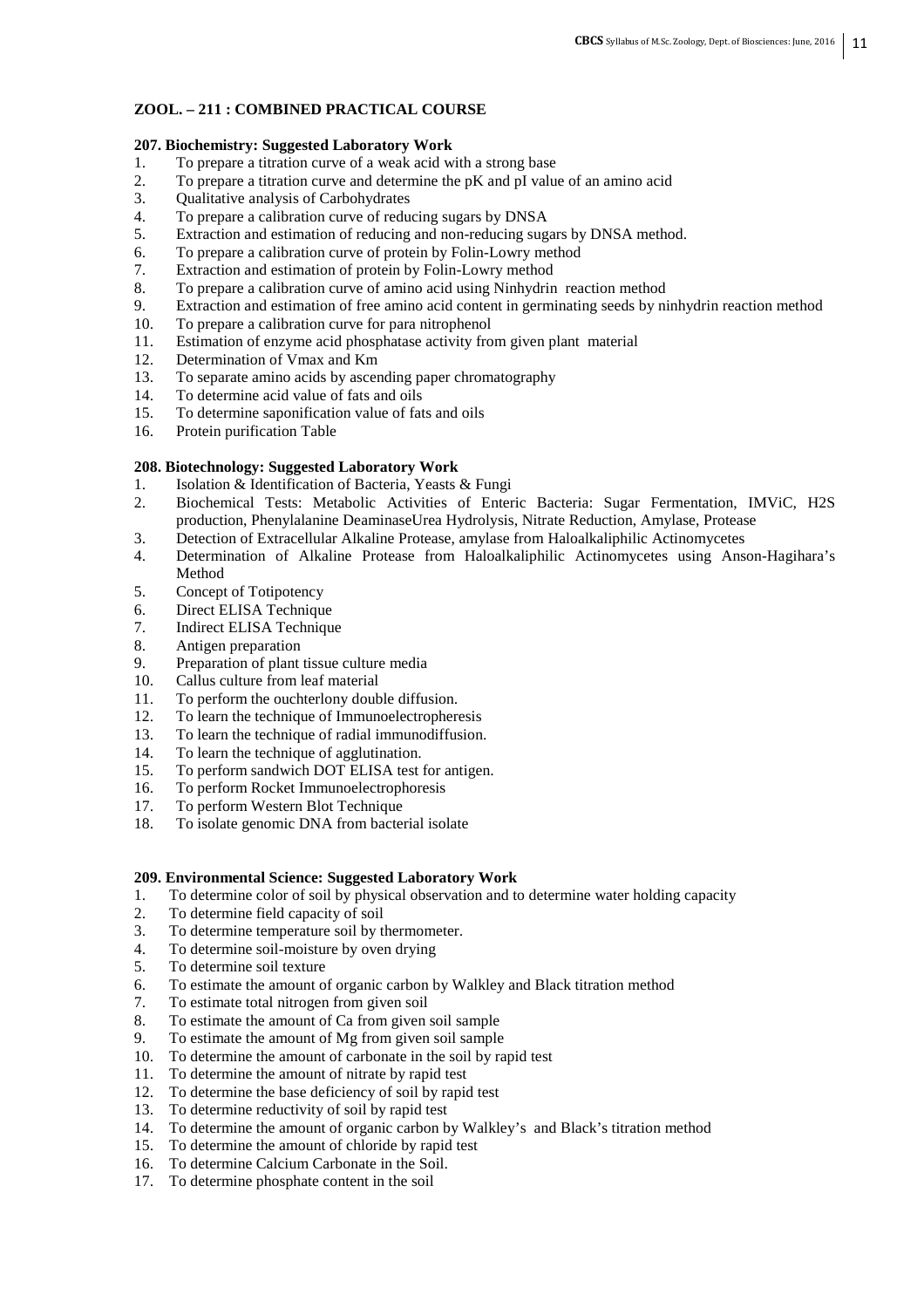- 18. To study the meteorological apparatus
- 19. To determine the alkalinity of given water sample.
- 20. To determine acidity of given water sample.
- 21. Dissolved oxygen (DO)
- 22. Biological oxygen demand (BOD)
- 23. Chemical oxygen demand (COD)
- 24. Bacteriological analysis by MNP
- 25. Color, turbidity, odour and pH, TS, TDS ans TSS
- 26. Chloride estimation
- 27. Sulfate estimation
- 28. Ca-Mg Hardness/ Estimation of total hardness of water by EDTA method.
- 29. Phosphorus Phosphate estimation(ascorbic acid method)
- 30. Estimation of Nitrite-Nitrogen of given water sample

#### **210. Analytical Technique: Suggested Laboratory Work**

- 1. Demonstration of a state-of-the-art compound microscope with Brightfield, Phase-Contrast, Fleuroscence and Darkfield operational details.
- 2. Demonstration of computer controlled brightfield microscopy
- 3. Demonstration of Image capturing and Image analysis by Image Analysis software
- 4. Determination of various image analysis parameters (cell or tissue length, width, diameter etc.) by using both microscopy and image capturing and analyses.
- 5. Demonstration of Stereo zoom dissecting microscope
- 6. Determination of various image analysis parameters (Tissue or Organism length, width, diameter etc.) by using both microscopy and image capturing and analyses.
- 7. Localization of anthocyanin in plant tissue
- 8. Localization of phenols in plant tissue
- 9. Localization of Tannins in plant tissue
- 10. Localization of alkaloids in plant tissue
- 11. Localization of lignins in plant tissue
- 12. Localization of starch in plant tissue
- 13. Localization of flavanoids in plant tissue
- 14. Determination of molecular mass of Protein by size exclusion chromatography (Theoretical)
- 15. PCR amplification of gene
- 16. DNA sequencing of the amplified gene
- 17. Electrophoresis of PCR product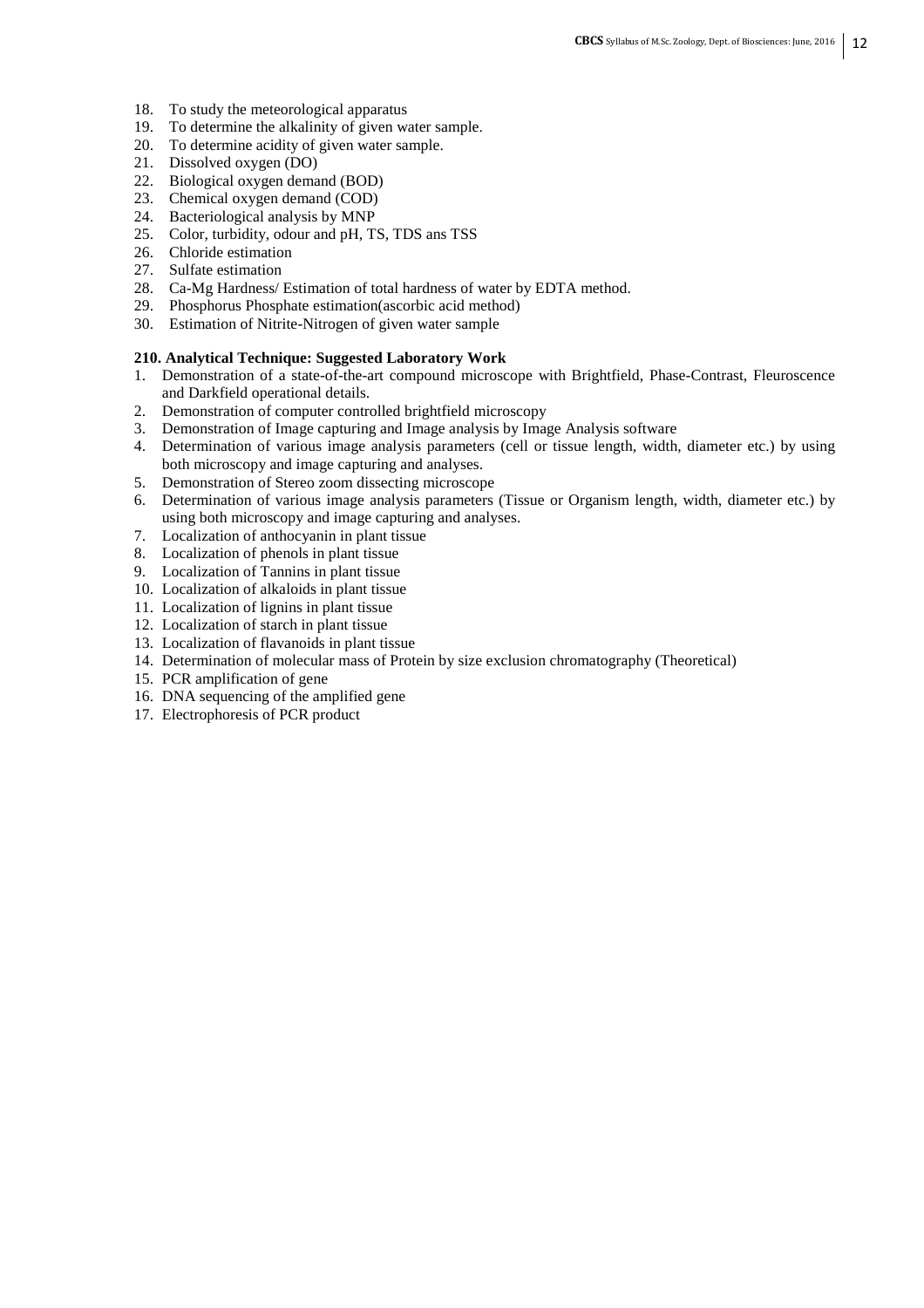# **M.Sc. ZOOLOGY :SEMESTER - III**

# **Zool. – 313: STRUCTURE & FUNCTIONS OF INVERTEBRATES(CORE)**

# **Unit -1.**

- 1.1 Taxonomic procedures, animal collection, handling and preservation of Invertebrates.
- 1.2 Classification, organization and general characteristics of major invertebrate phyla.
- 1.3 Organization and general characteristics of minor phyla.
- 1.4 Organization and general characteristics of lower vertebrates.

# **Unit -2.**

- 2.1 Strategies and evolutionary significance of larval forms.
- 2.2 Larval forms of free living invertebrates.
- 2.3 Larval forms of parasitic invertebrates.
- 2.4 Patterns of feeding and digestion in Invertebrates

# **Unit -3.**

- 3.1 Locomotor organs and mode of locomotion in Invertebrates
- 3.2 Respiratory organs, pigments and mode of respiration in invertebrates
- 3.3 Excretion in Invertebrates
- 3.4 Reproduction in Invertebrates

# **Unit-4.**

- 4.1 Agricultural pests and their pathogenicity
- 4.2 Pests of stored grains and their pathogenicity
- 4.3 Insect pest management: Chemical, environmental and biological control
- 4.4 Useful insects**,** general consideration and systematic. Silk, Lac and Honey

# **Zool - 314 :MAMMALIAN PHYSIOLOGY (CORE)**

# **Unit -1.**

- 1.1 Overview of mammalian digestive system. Physiological role of digestive juices.<br>1.2 Integumentary system. Skin glands and appendages.
- Integumentary system. Skin glands and appendages.
- 1.3 Overview of mammalian reproductive system.
- 1.4 Ultrastructure and functions of mammalian Malpighian Corpuscles, proximal and distal convoluted tubules, Hennel's loop. Physiology of Urine formation.

# **Unit - 2.**

- 2.1. Physiology of respiration: Detailed accounts of Ventilation, diffusion and Perfusion.
- 2.2. Cardio-vascular system. Structure and functions of special cardiac tissue, mechanism of heart beat.
- 2.3.  $O<sub>2</sub>$  transport.
- 2.4.  $CO<sub>2</sub> transport.$

# **Unit - 3.**

- 3.1. Ultrastructure of actin and myosin. Physiology and molecular basis of muscle contraction and the events therein.
- 3.2. Lymphatic System and its functions
- 3.3. Physiology of Thermoregulation
- 3.4. Osmoregulatory mechanisms in aquatic, terrestrial and desert animals.

#### **Unit -4.**

- 4.1. Sense of hearing Ear: Organ of Corti and the physiology of hearing.
- 4.2. Sense of vision Eye: Rod and Cone cells, biosynthesis of visual pigments and the photochemical reaction.
- 4.3. Sense of Smell : Ultrastructure of the Receptor cells, physiology of the sense of smell.
- 4.4. Sense of Taste : Ultrastructure of the Receptor cells, physiology of the sense of taste.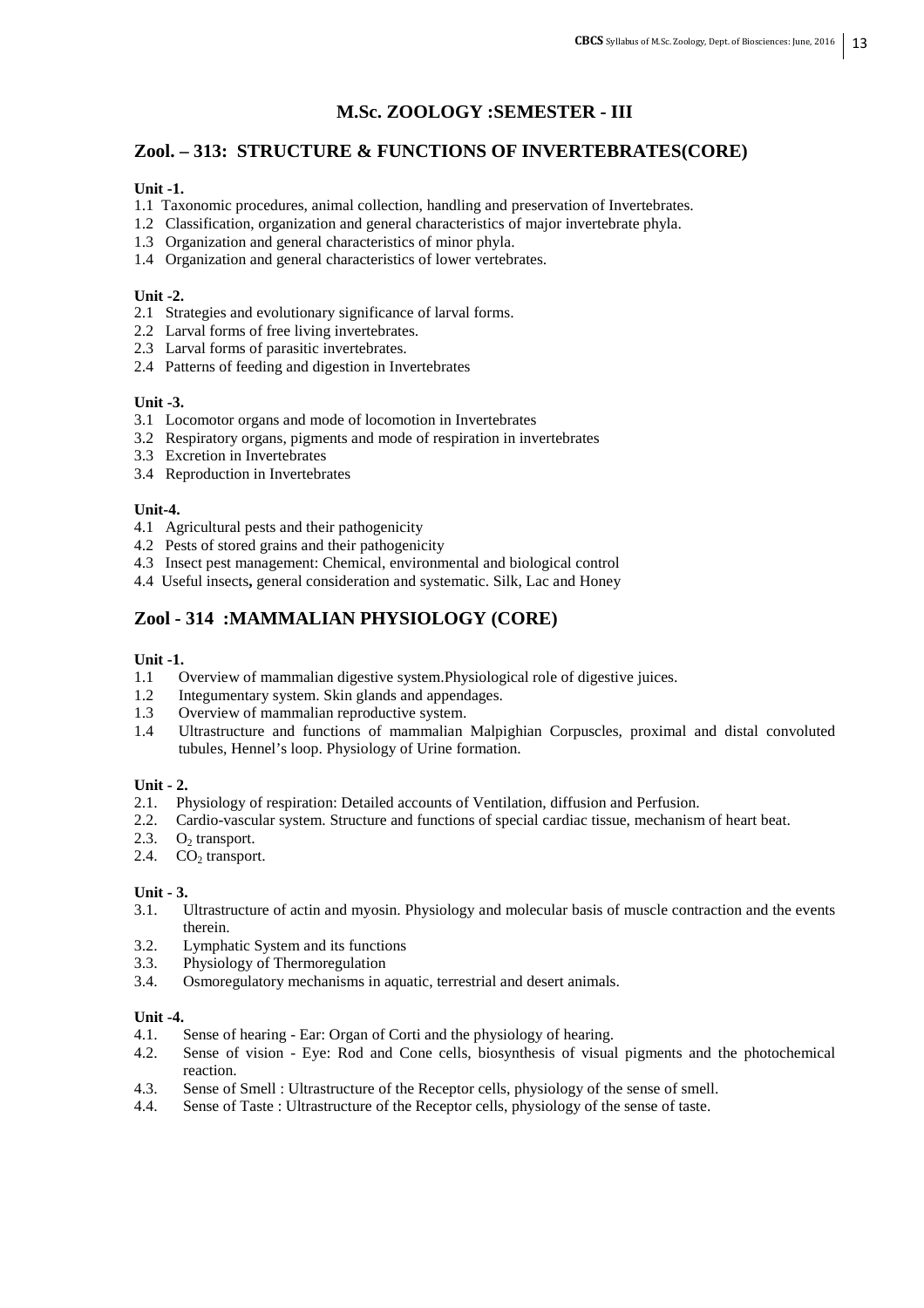# **Zool – 315: HUMAN PARASITOLOGY(ELECTIVE)**

# **Unit-1.**

- 1.1 Host parasite relationship, importance of parasitic life cycle and infection
- 1.2 Classification of parasites and methods for diagnosis of parasitic disease
- 1.3 Protozoan and Amoebic parasites, lesions, diagnosis, pathogenesis, treatment & control
- 1.4 Classification, life cycle, pathogenesis, diagnosis, treatment and control of Flagellates and Haemoflagellates.

# **Unit-2**

- 2.1 Plasmodiums: morphology, life cycle, immunity, pathogenesis, control and epidemiology
- 2.2 Life cycle and clinical feature of Apicomplexa, their importance in AIDS
- 2.3 Tape worms, their pathogenesis and control
- 2.4 Life cycle, pathogenicity, treatment and control of diseases caused by Trematodes.

# **Unit-3.**

- 3.1 Nematodes, the diseases caused by them, their treatment and control
- 3.2 Tissue Nematodes, diseases caused by them, their treatment and control
- 3.3 Arthropods Vector and their classification, Mode of transmission and pathogenesis of diseases caused by Arthropod vectors
- 3.4 Control mechanisms of Arthropod vectors

# **Unit-4.**

- 4.1 Opportunistic parasitic infections in people with HIV or AIDS
- 4.2 Sexually transmitted parasites
- 4.3 Parasitic infections in people with immunodeficiency, cancer and transplant recipients.
- 4.4 Diagnostic methods in parasitology

# **Zool – 316: DEVELOPMENTAL BIOLOGY & ADAPTATION (ELECTIVE)**

# **Unit - 1.**

- 1.1. Process of spermatogenesis. Structure and functions of Leydig cell and its regulation. Semen composition and functions of semen, assessment of spearm functions.
- 1.2. Process of Oogenesis, ovulation, Production of corpus luteum and its functions
- 1.3. Fertilization. Pre-fertilization and post-fertilization events.
- 1.4. Role of maternal contribution in early development. Cleavage patterns & fate map, cell differentiation

# **Unit - 2.**

- 2.1. Blastulation of frog and chick
- 2.2. Gastrulation of frog and chick
- 2.3. Early embryonic development
- 2.4. Extra embryonic membranes and placenta

# **Unit - 3.**

- 3.1. Levels of adaptation. Mechanisms of adaptation. Acclimation and acclimatization.
- 3.2. Physiological adaptations to terrestrial environment.
- 3.3. Physiological adaptations to freshwater environment
- 3.4. Physiological adaptations to marine, shore and estuarine environment.

# **Unit - 4.**

- 4.1. Physiological adaptations in extreme terrestrial environment.
- 4.2. Physiological adaptations in extreme aquatic environment.
- 4.3. Parasitic adaptations
- 4.4. Basic concept of environmental stress and strain, concept of elastic and plastic strain, stress resistant, avoidance and tolerance.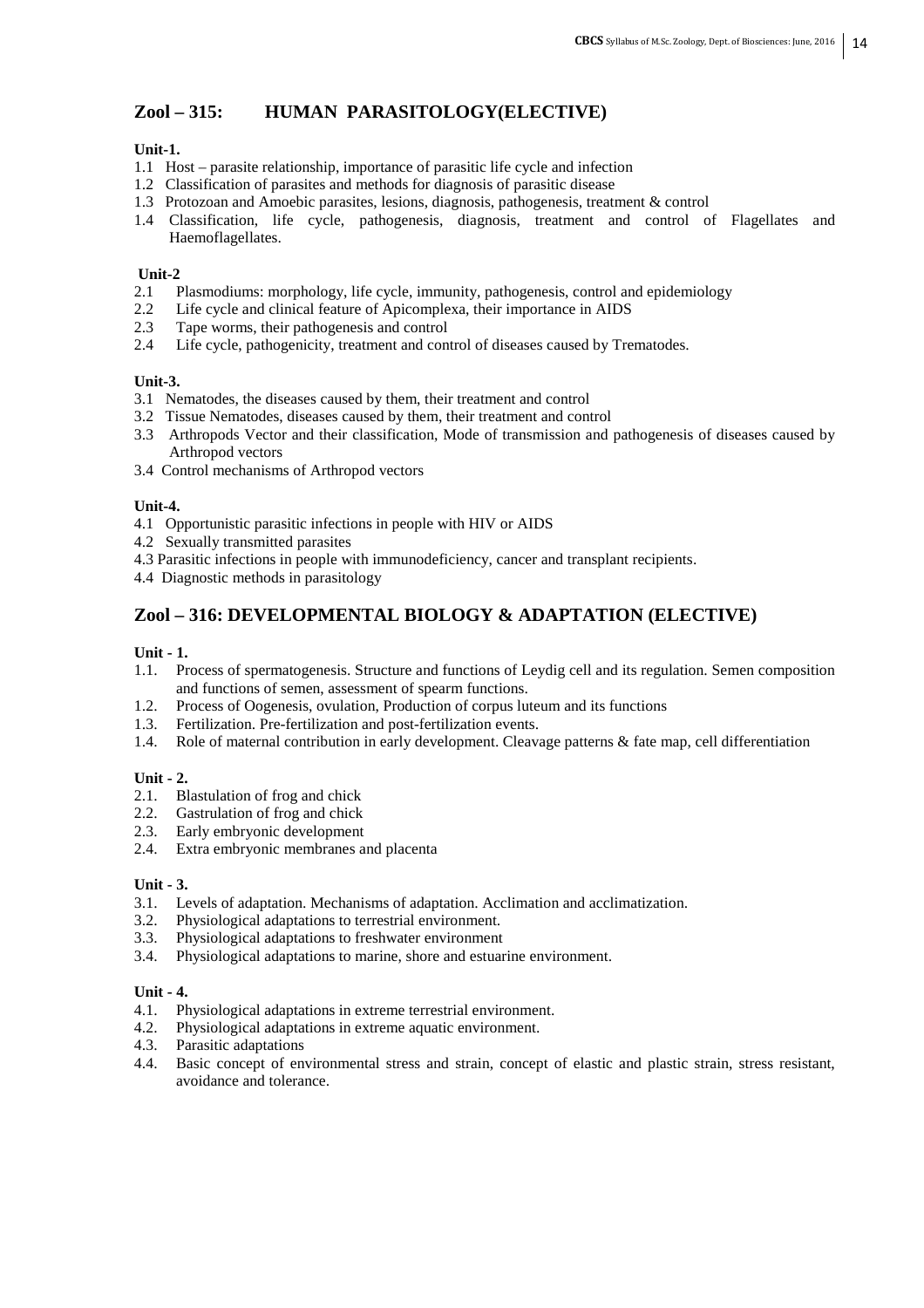# **Zool. – 317 :ANIMAL ECOLOGY (ELECTIVE)**

# **Unit – 1 : Population Ecology**

- 1.1 Population, population dispersion, types.
- 1.2 Population dynamics, demography, factors affecting population growth rate.
- 1.3 Biotic potential, exponential and logistic growth models,<br>1.4 Population density r-selected and k-selected species me
- Population density, r-selected and k-selected species, measurements of population indices. realized and fundamental niche

# **Unit – 2 : Community Ecology**

- 2.1 Community concept, structure, indices
- 2.2 Resource partitioning, predation and prey populations, parasitism.
- 2.3 Plant defence against herbivores, defence against predators, defensive colouration, mimicry, chemical defence.
- 2.4 Keystone species

# **Unit – 3: Marine & Coastal Ecology**

- 3.1. The shore environment. Physico-chemical and biological factors of intertidal zone. Distribution of life on rocky shores, sandy shores and muddy shores.
- 3.2. Zonation and adaptation of organisms in the intertidal habitats.
- 3.3. Benthos: Distribution of shallow water benthic organisms. Distribution and adaptation of deep-sea benthic organisms. Marine animal associations: commensalisms symbiosis and parasitism.
- 3.4. Coral reef ecology: Special features of coral reef habitats and distribution of coral reef organisms. Mangrove systems: Special features of mangrove habitats and distribution of plants and animals in mangrove ecosystems.

# **Unit – 4 :Environmental Monitoring and Bio deterioration**

- 4.1 Anthropogenic activity and Environment: Environmental monitoring methods.Toxicology: Classification of toxicants and xenobiotics including metals, pesticides, solvents and POPs. Lethal and sub lethal effects of pollutants, evaluation of toxicity tolerance, bioassay.
- 4.2 Role of biotechnology in environmental pollution control: Indicator organisms, Test organisms, Monitoring organisms, Enzymes.
- 4.3 Coastal developmental activities-environmental issues. Micro and Macro fouling, corrosion of metals and alloys in the sea, effects of bio-fouling and bio deterioration on marine structures.
- 4.4 Environmental Policy and Environmental Impact Assessment. Anti-corrosion and fouling application of biotechnology in controlling the bio deterioration of wood and synthetic substances in the sea. Red tides: Cause character and effects on the organisms of Marine environment

# **Zool. – 318 : COMBINED PRACTICAL COURSE**

# **Z-313: Structure & Functions of Invertebrates**

- 1. Systematic study of lower invertebrate through permanent slides (protozoa to porifera).
- 2. Systematic study of lower invertebrate through permanent slide (coelenterate to aschelminthes).
- 3. To study the mouth parts of some insects (Arthropoda) through permanent slide.
- 4. To study the methods of protozoan culture.
- 5. To study isolation and identification of various protozoa from given water sample.
- 6. Systematic study of phylum coelenterate through specimen.
- 7. Systematic study of phylum Platyhelminthes through specimen.
- 8. Demonstration of alimentary canal of *PheretimaPosthuma* (earthworm).
- 9. Demonstration of blood glands, ovary, nephridia, setae and testes of earthworm.
- 10. Demonstration of reproductive system of *PheretimaPosthuma.*
- 11. To study the systematic study of minor phyla.
- 12. To study the systematics of lower chordates through specimen.
- 13. Preparation of permanent mounting of a given material.

# **314. Mammalian Physiology**

- 1. Anatomical and Physiological perspectives of mammalian circulatory system
- 2. Anatomical and Physiological perspectives of mammalian Urino-genital system
- 3. Anatomical and Physiological perspectives of mammalian Brain and cranial nervous system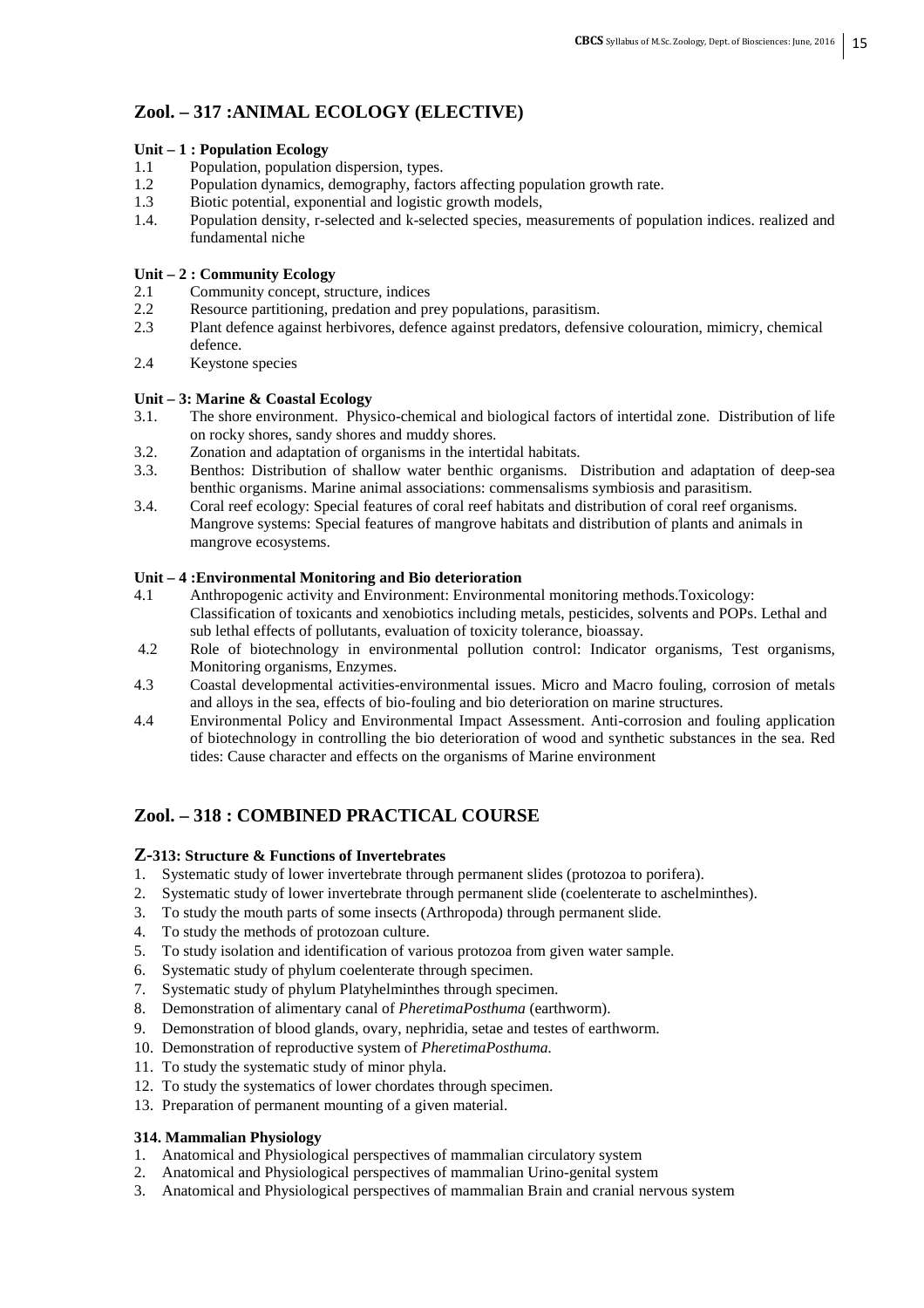- 4. Anatomical and Physiological perspectives of mammalian neck nerves
- 5. Physiological charecteristics of skeletal muscle, pectin, medullated and non-medullate nerves
- 6. Tissue (block) preparation for the histological studies of mammalian tissues.
- 7. Permanent histological preparation of major tissues
- 8. Permanent histological preparation of few endocrine glands
- 9. Spotting of histological slides
- 10. Histochemical studies onEnzyme activity

# **315. Human Parasitology**

- 1. Life cycle of different Human parasites
- 2. Characteristic features of different human parasites
- 3. Observations of histological / permanent preparation of various human parasites

### **316. Developmental Biology & Adaptation**

- 1. Studies on the permanent slides of different stages of frog embryo.
- 2. Studies on the permanent slides of different stages of chick embryo.
- 3. Studies on the different stages of chick embryo. Permanent preparation of chick embryo
- 4. Chick embryo transplantation

# **317. Animal Ecology**

- 1. Studies on the animals from different ecological habitats of the intertidal zones.
- 2. Studies on the adaptational characteristics of different ecological habitats.
- 3. Studies on the population indices (Density, Abundance, Frequency) of ecological habitats.
- 4. Studies on the community indices of ecological habitats.

# **M.Sc. ZOOLOGY :SEMESTER - IV**

# **Zool. – 419: AQUACULTURE &FISHERIES TECHNOLOGY (CORE)**

**Unit – 1** 

- **1.1** Diversity of Fish, Systematics and Taxonomy: Origin of fish, Jawless fish, cartilaginous and bony fish.
- **1.2** Aquaculture and its importance: Advantages, scope and status of aquaculture in India and Gujarat. Aquaculture techniques and controlling factors.
- **1.3** Fishing vessels: Materials for manufacturing boats, parts of boats, types of boats both traditional and modern used in India as well as in Gujarat, their characteristics and advantages.
- **1.4** Fishing gears: structure and applications of gill net, hoop net, scine net, purse scine net, drift net, trawl net and hook – line net.

#### **Unit – 2**

- **2.1** Fish Preservation: Need of preservation, common criteria for freshness, methods of preservation and their advantages.
- **2.2** Fish Processing: Methods used in industries, their advantages and applications.
- **2.3** Fish by-products: Common and industrial fish by-products and their uses.<br>**2.4** Fish marketing and fisheries management: Production and Marketing st
- **2.4** Fish marketing and fisheries management: Production and Marketing strategies, over fishing problem, fisheries management, fishing community and other factors.

# **Unit-3**

- **3.1** Freshwater capture and culture fisheries, status in India and Gujarat, fishing gears and main fishing centres.
- **3.2** Estuarine capture and culture fisheries. Status of Gujarat compared to National Status, fishing gears and main fishing centres, development of estuarine brackish water culture fishery.
- **3.3** Marine capture fisheries: Status of Gujarat in comparison to the National status. Pomfret fishery, Bombay duck fishery, Prawn fishery, deep – sea fishery, fishing gears, fishing season and main landing centres of Gujarat.
- **3.4** Marine capture fisheries: Lobster, crab, molluscan and Pearl Oyster fisheries of Gujarat State.

# **Unit-4**

**4.1** Accessory respiratory organs in fish: Need, detailed structure and respiratory functions of external gills, skin, lining of the gut, labyrinthiform organ, saccular organ air bladder.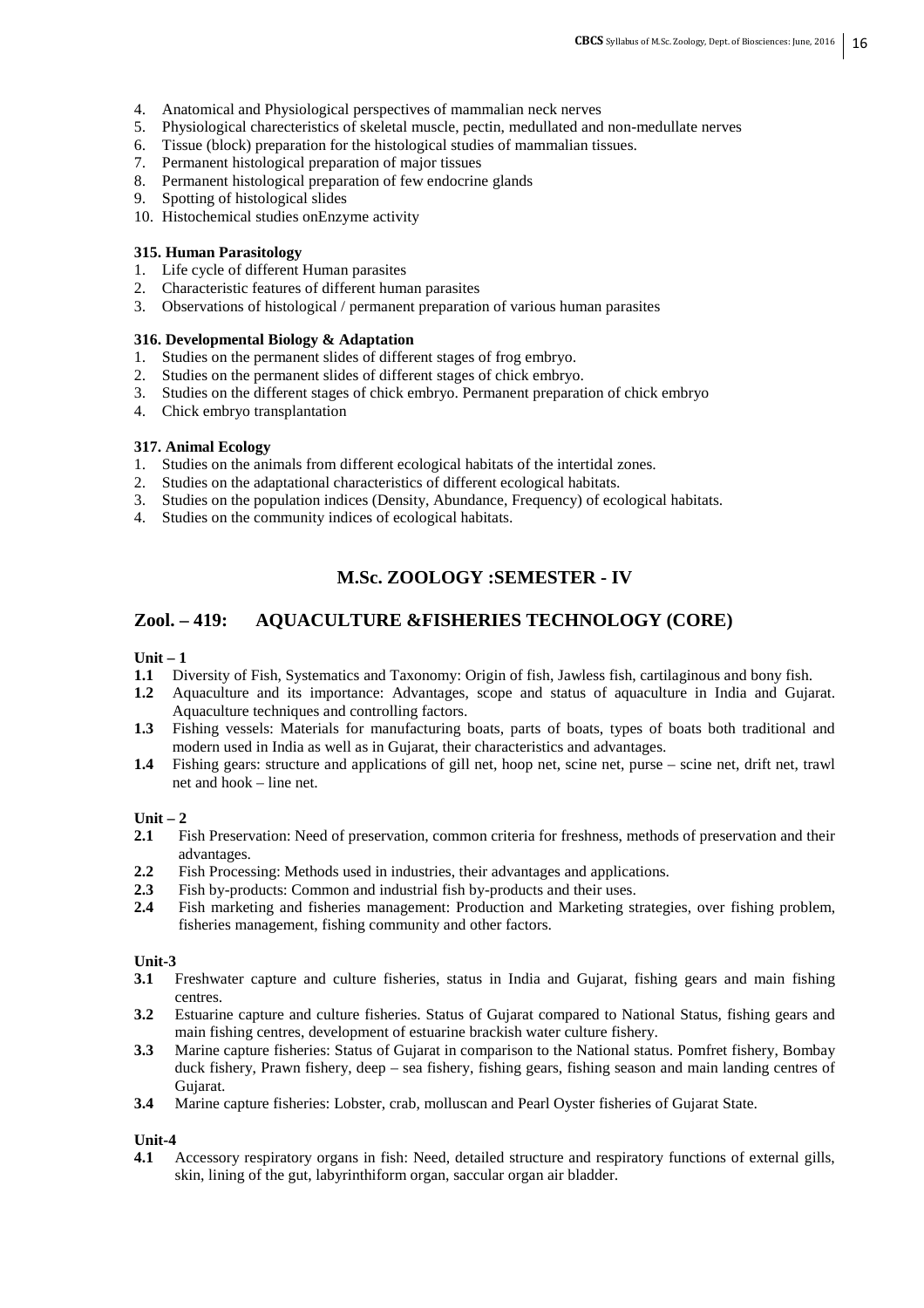- **4.2** Colour changing in fish: Detailed morphological structure of chromatophore cells, their types and pigment content, physiology of colour change and controlling factors. Reproductive strategies of fish: Spawning migration, location of egg deposit, mode of fertilization and parental care.
- **4.3** Induced breeding: Fish breeding, hypophysation technique, factors controlling induced breeding, fish seed collection, transport and stocking.
- **4.4** Fish diseases and control: Common fungal, bacterial, protozoan and other diseases of fish, symptoms and control methods.

# **Zool. – 420: NEUROBIOLOGY(CORE)**

# **Unit-1**

- 1.1 Nervous system in Invertebrates, Evolution of brain.
- 1.2 Basic plan of nervous system in vertebrates
- 1.3 Morphology and functions of different parts of human brain
- 1.4 Histogenesis of nerve tissue. Classification, structure and functions of neurons, neuroglea.

# **Unit-2**<br>2.1

- 2.1 Formation of myelin sheath, resting equilibrium, action potential and measurements.<br>2.2 Synapses and their classification, ultrastructure of synapse
- Synapses and their classification, ultrastructure of synapse
- 2.3 Neurotransmitters, their classification and functions.
- 2.4 Glucose and energy metabolism in brain.

# **Unit-3**<br>3.1

- 3.1 Neuropeptides and their functions.<br>3.2. Endorphins: opiate peptides, pain k
- 3.2. Endorphins; opiate peptides, pain killers and their functions
- 3.3 Memory: STM, LTM,Physiology of memory.
- 3.4 Role of Central Nervous System in hypertension

### **Unit-4**

- 4.1 Epilepsy and its control
- 4.2 Melatonin: chemical structure & functions.
- 4.3 Depressions and their control.
- 4.4 EEG, brain topography and its applications

# **Zool. – 421 :MARINE BIOLOGY (Elective)**

# **Unit - 1: Physical and Chemical Oceanography**

- 1.1 Physical oceanographylight, temperature, salinity, density and pressure distribution in the oceans. Currents: Relative currents, wind currents, upwelling and sinking.
- 1.2. Tides: tide-producing forces and tide characteristics. Circulation patterns and currents. Ocean-landatmospheric interactions: Monsoons, cyclones, anticyclones
- 
- 1.3 Chemical Oceanography: Salinity and chlorinity, pH and carbon dioxide systems in the sea water.<br>1.4. Distribution of nutrients and their cycles. Eutrophication. Dissolved and particulate organic matter. 1.4. Distribution of nutrients and their cycles. Eutrophication. Dissolved and particulate organic matter in the sea: its chemical nature and properties.

#### **Unit - 2.Biological Oceanography& Marine Living Resources**

- 2.1 Introduction of plankton nekton and benthos; general classification and composition of plankton; floating mechanism of plankton. Collection of plankton, instruments and nets employed, methods of fixation and preservation of plankton, Distribution of plankton in space and time.
- 2.2. Primary production: Survey of methods, factors affecting Primary production: Phytoplankton zooplankton relationships.
- 2.3. Marine food chains (pelagic and benthic). Mass-mortality in sea: Red water phenomenon.
- 2.4. Marine Microbiology: Marine Bacteria: general account of their role in the economy of the sea.

#### **Unit - 3. Estuaries and Coastal Zone management**

- 3.1. Estuarine and coastal environment: classification and physico chemical parameters of estuaries. Distribution of estuarine plankton, nekton and benthos. Estuarine birds, estuarine food web. Mangroves, sea-grasses, marine fungi.
- 3.2. Marine and coastal living resources and their management.
- 3.3. Coastal Zone Management: Impact of dredging, mining and pollution on coastal habitats and their management methods.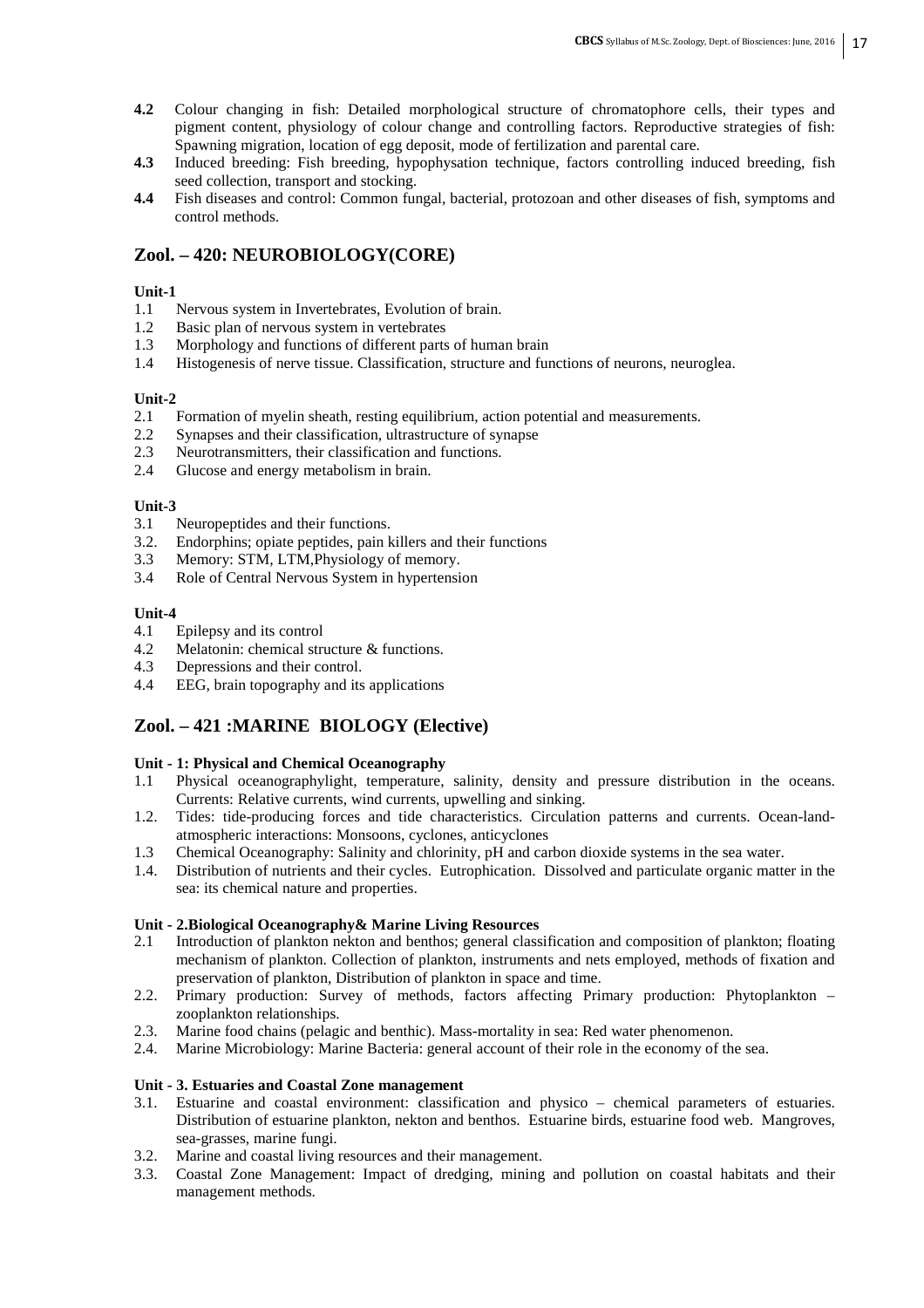3.4. Remote sensing application in coastal zone management. Coastal zone regulations.

# **Unit - 4. Marine Pollution, Conservation and Tourism**

- 4.1. Marine Pollution: Major sources of pollution. Sewage: Domestic, Industrial, agricultural and aquacultural discharges, their composition and fate in the marine environment, toxicity and treatment methods, sewage disposal system. Environmental Impact Assessment Methods of coastal activities.
- 4.2. Oil pollution: Sources and fate of oil, composition and toxicity of oil, biological effects treatment procedures. Enzymatic removal of hazardous organic substances from aqueous effluents.
- 4.3. Thermal and radioactive pollution: Source and characteristics, strategies for disposal of RNA and Heated effluents, biological effects and alternative uses of waste dumping, mining and dredging operations, their effects on the organisms and marine environment
- 4.4. Marine Tourism of India and Abroad, Famous Beaches of India, Eco-tourism and recreational tourism, marine Amusement parks and their impact on Tourism, various causes affected to Eco-tourism.

# **Zool. – 422 : WILDLIFE BIOLOGY & ANIMAL BEHAVIOUR (Elective)**

#### **Unit-1. Outline of Ecological sub-divisions of Indian Wildlife**

- 1.1 Review and classification of Indian herpetofauna, birds and mammals
- 1.2 Himalayan Mountain Systems and Indian Deserts
- 1.3 Peninsular Indian sub-region and Tropical Evergreen Forests
- 1.4 Andaman Nicobar Islands and Mangrove Forests (Sundarvan)

# **Unit-2. Conservation and Development**

- 2.1 Causes of wildlife depletion and Legislation
- 2.2 Biosphere reserves and Zoos in India
- 2.3 Important National National Parks&Sancturaies of India
- 2.4 National Parks &Sanctuaries of Gujarat

### **Unit-3. Wildlife Management, Protection& Case Histories**

- 3.1 Extensive and intensive management, instruments used for wildlife management
- 3.2 Identification of Damage&Control methods
- 3.3 Endangered species, Project Tiger, Gir Lion Sanctuary Project, Crocodile, Hangul and Musk Deer Projects.
- 3.4Wildlife and migratory route. International Trade in Endangered species

#### **Unit-4 Animal Behaviour**

- 4.1. Animal behaviour : Classification, instinct, imprinting, learning, foraging and feeding behaviour.
- 4.2. Sexual behaviour, social behaviour and parental care. Socio-biology of birds and mammals
- 4.3. Circadian rhythm, Kin selection concept, its importance in hymenoptera and altruism.
- 4.4. Adaptive radiation, zoogeographical realms and types of distribution. Migration of fish, birds and mammals

# **Zool – 423: ENDOCRINOLOGY & REPRODUCTIVE PHYSIOLOGY (Elective)**

# **Unit - 1.**

- 1.1. Local and endocrine hormones, their characteristics.
- 1.2. Mechanism of hormone action.
- 1.3. Characteristics of pituitary hormone secreting cells, neurohypophysis and its hormones.
- 1.4. Pituitary hormones and their functions and control.

# **Unit - 2.**

- 2.1. Ultrastructure of Thyroid gland. Biosynthesis of thyroid hormones, control of thyroid hormone secretion, thyrocalcitonin, hypo and hyper thyroidism, goiter.
- 2.2. Ultrastructure of Parathyroid gland and its hormones.
- 2.3. Ultrastructure of endocrine Pancreas, its hormones and their functions.
- 2.4. Insulin and blood glucose regulation.

# **Unit-3.**

- 3.1. Ultrastructure of Adrenal glands, its hormones and their functions.
- 3.2. Renin Angiotensin system and its role in blood pressure regulation.
- 3.3. Functions of kidney hormones.
- 3.4. Local hormones and their functions